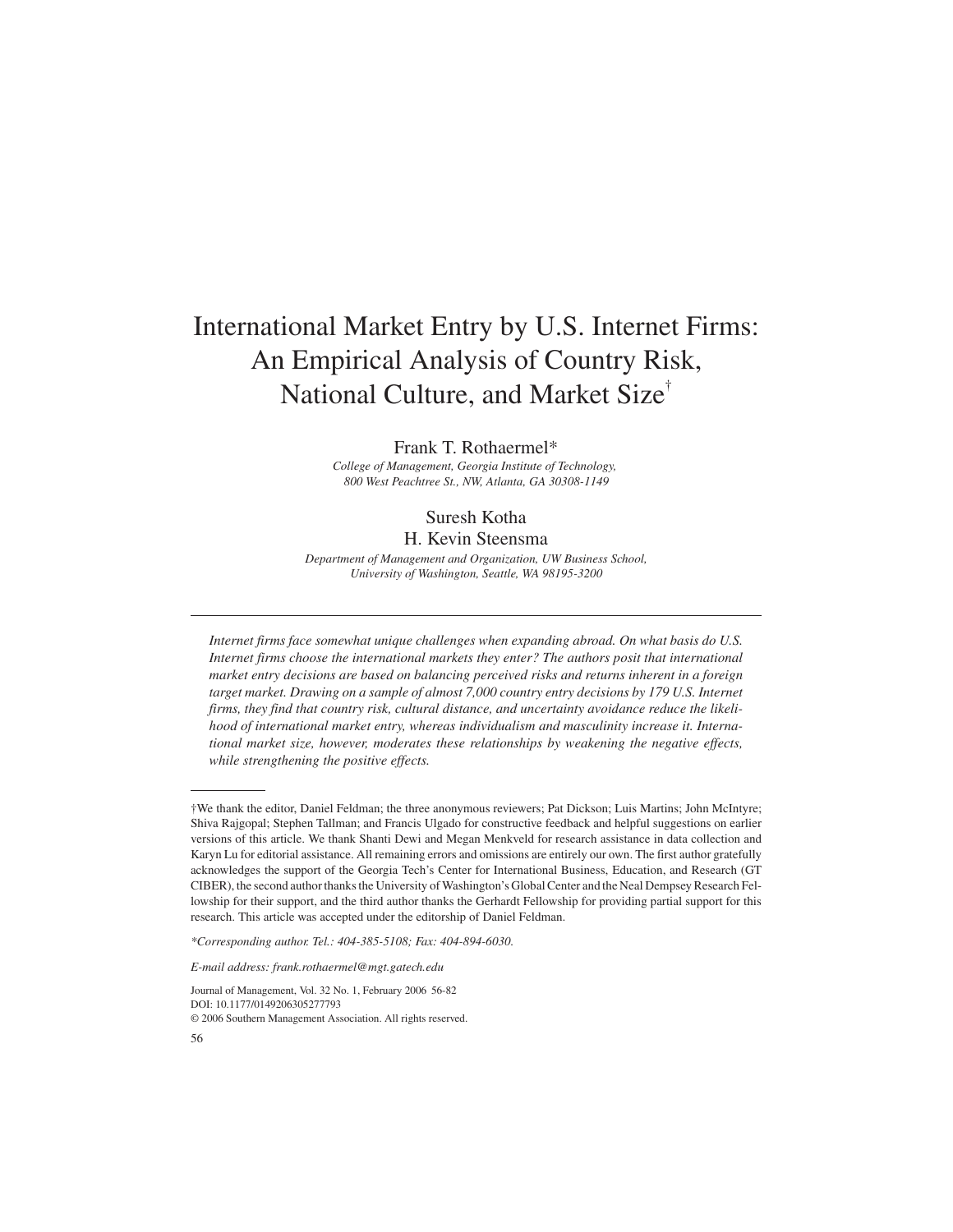*Keywords: international market entry; international entrepreneurship; foreign direct investment; country risk; national culture; Internet*

Despite the recent setback for Internet start-up activity in the United States, forecasts indicate that global e-commerce sales will continue to grow over the next few years. Forrester Research predicts that the size of the worldwide Internet market will be \$6.8 trillion in 2004 and reach up to \$12.8 trillion in 2006. Currently, three quarters of all online transactions worldwide take place in the United States. Industry observers predict, however, that unlike the past decade, an online population outside of North America will dominate the global Internet market in the near future. To exploit these trends, many well-known U.S. firms such as Amazon.com, AOL, eBay, Google, and Yahoo!, among others, have already established country-specific Web sites for European, Asian, and Latin American countries (Kotha, Rindova, & Rothaermel, 2001).

International market entry is an important topic in the management literature (Dess, Gupta, Hennart, & Hill, 1995; Peng, 2001; Tallman, 1992). However, there is a lack of empirical research focusing on the internationalization of entrepreneurial firms (Zahra, Ireland, & Hitt, 2000). In an attempt to close this gap, scholars have recently began to focus their attention on the internationalization of the Internet, with levels of analysis ranging across the individual, firm, and country (Kotha et al. 2001; Lynch & Beck, 2001; Oxley & Yeung, 2001). Although Kotha and his colleagues (2001) explored firm characteristics that promote internationalization, and Oxley and Yeung (2001) identified country factors that support e-commerce within a country, the choice of market entry by these internationally expanding U.S. Internet firms remains unexplored. Therefore, the central research question of this study is, On what basis do U.S. Internet firms choose the international markets they enter?

## **Theory and Hypotheses Development**

U.S. Internet firms venture abroad primarily to access new markets (Zaheer & Manrakhan, 2001). Given the current dearth of dominant non-U.S. online players, the forecasted growth of the global marketplace offers tremendous business opportunities for U.S. Internet firms (Lynch & Beck, 2001). Currently, Internet firms targeting the U.S. market are reaching less than 5% of the world's population and less than 25% of the world's purchasing power. In other words, seeking natural resources or efficiency considerations play a subordinate role in the internationalization of Internet firms. Because of the current technological superiority and dominance of U.S. Internet firms globally (Lynch & Beck, 2001), sourcing strategic assets as a rationale for establishing a foreign presence is also subordinate to pure market expansion.

Sheer market size, however, provides an incomplete story of market selection. Thus, the question of how Internet firms choose the international markets they enter remains an open one. Recognizing market size to be an important, yet insufficient factor in explaining international expansion, we focus on how market size interacts with sources of uncertainty inherent in the international target market. Figure 1 depicts the theoretical model advanced to predict international market entry by U.S. Internet firms.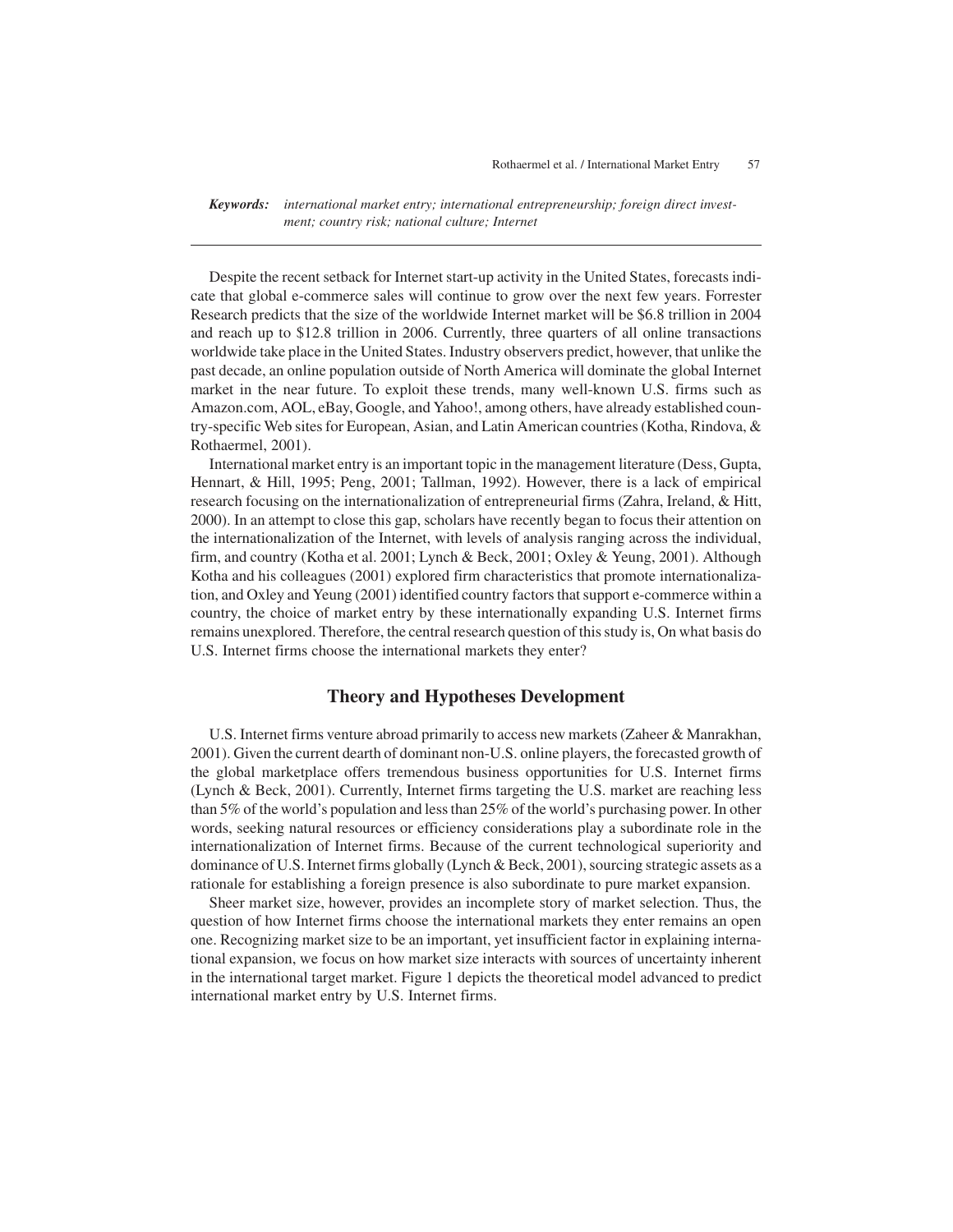**Figure 1 Theoretical Model Predicting International Market Entry by U.S. Internet Firms**



Our overarching theoretical premise is that international market entry decisions by U.S. Internet firms are based on balancing perceived risks and returns inherent in the foreign target market. We posit that perceived sources of uncertainty such as country risk or cultural distance exert a negative direct effect on the likelihood of international market entry. Country risk and cultural distance are more generic sources of uncertainty and have been highlighted in prior research (Cosset & Roy, 1991; Davidson, 1980). Along with these generic sources of uncertainty, we posit that Internet firms face additional uncertainty stemming primarily from national cultural dimensions identified by Hofstede (1984). Here, we predict that a high level of uncertainty avoidance and a large power distance in the target country each have a negative effect on the probability of market entry into this country. In contrast, we hypothesize that high levels of masculinity and individualism enhance the likelihood of market entry into foreign countries exhibiting these cultural traits.

We define an Internet firm broadly to denote firms that are pure Internet concerns and either compete in the business-to-consumer and/or the business-to-business market to conduct ecommerce. We follow Standifird and define e-commerce as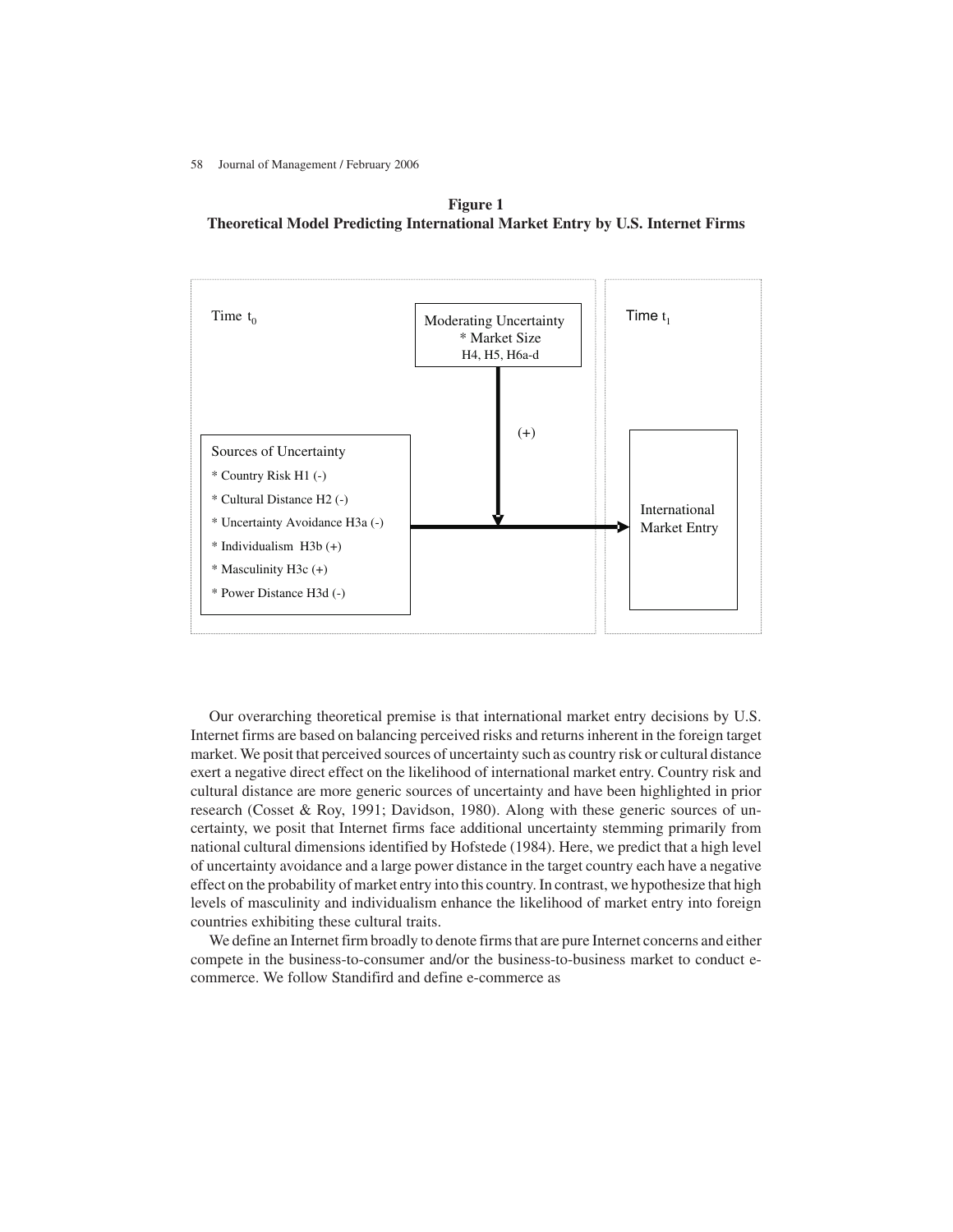any economic transaction where the buyer and seller come together through the electronic media of the Internet, form a contractual agreement concerning the pricing and delivery of particular goods or services, and complete the transaction through the delivery of payments and goods or services as contracted. (2001: 280)

#### *Country Risk and International Market Entry*

The overall country risk in an international market is considered to be a composite of political and economic risks. These risk factors are the most salient in a firm's decision to enter a specific international market (Cosset & Roy, 1991). A country's political risk indicates the likelihood that political forces, often a reflection of underlying societal tension and unrest, may cause drastic changes in a country's business environment that may prove detrimental to foreign business interests. At the extreme, such changes in the business climate can lead to the expropriation of foreign assets, as experienced by U.S. firms after the Iranian revolution in 1979. Similarly, an economic collapse in the host country, much like what occurred during the civil war following the breakup of the former Yugoslavia, can render a foreign firm's assets worthless. In less extreme cases, changes in a country's political regime may result in taxes increasing, limiting or prohibiting the repatriation of firm profits to the home country, or imposing exchange rate controls and restrictive technology licensing practices; all of these factors make a country less attractive for international market entry. In a similar fashion, a country's economic risk points to economic forces that may result in drastic changes in the business environment that are detrimental to business interests. Here, economic mismanagement and corruption are chief among the causes of increased economic risk, often resulting in high inflation, capital flight, and debt defaulting.

The literature in the new institutional economics has emphasized that a country's institutional environment determines its political as well as economic risk (North, 1986). Although a country's risk is easily understood when considering the internationalization of large multinational enterprises (MNEs), a country's institutional environment is as critical to the business activity of Internet firms as it is to MNEs. On the basis of their empirical analysis of ecommerce activities within 30 different countries, Oxley and Yeung (2001) found that a country's technological infrastructure—such as the number of personal computers, land-based telephone lines, mobile users, etc.—is a necessary but not sufficient condition for ecommerce. These researchers emphasized institutional factors, in particular the rule of law and credible payment channels, as being critical in predicting the Internet activity within a specific country.

If the institutional environment of a country is not sufficiently developed to curb political and economic risks, a flourishing e-commerce market may not emerge because trading partners have no efficient recourse to legal or financial institutions should cyberspace transactions break down (Oxley & Yeung, 2001). In particular, identity theft and credit card fraud are rampant in cyberspace, particularly in less developed countries (Dalton, 1999). Accordingly, several U.S. Internet firms evaluate a country's risk explicitly when considering international expansion. For example, Digital River, an online wholesaler of software and music, uses sophisticated software tools to assess the potential for fraud in specific countries around the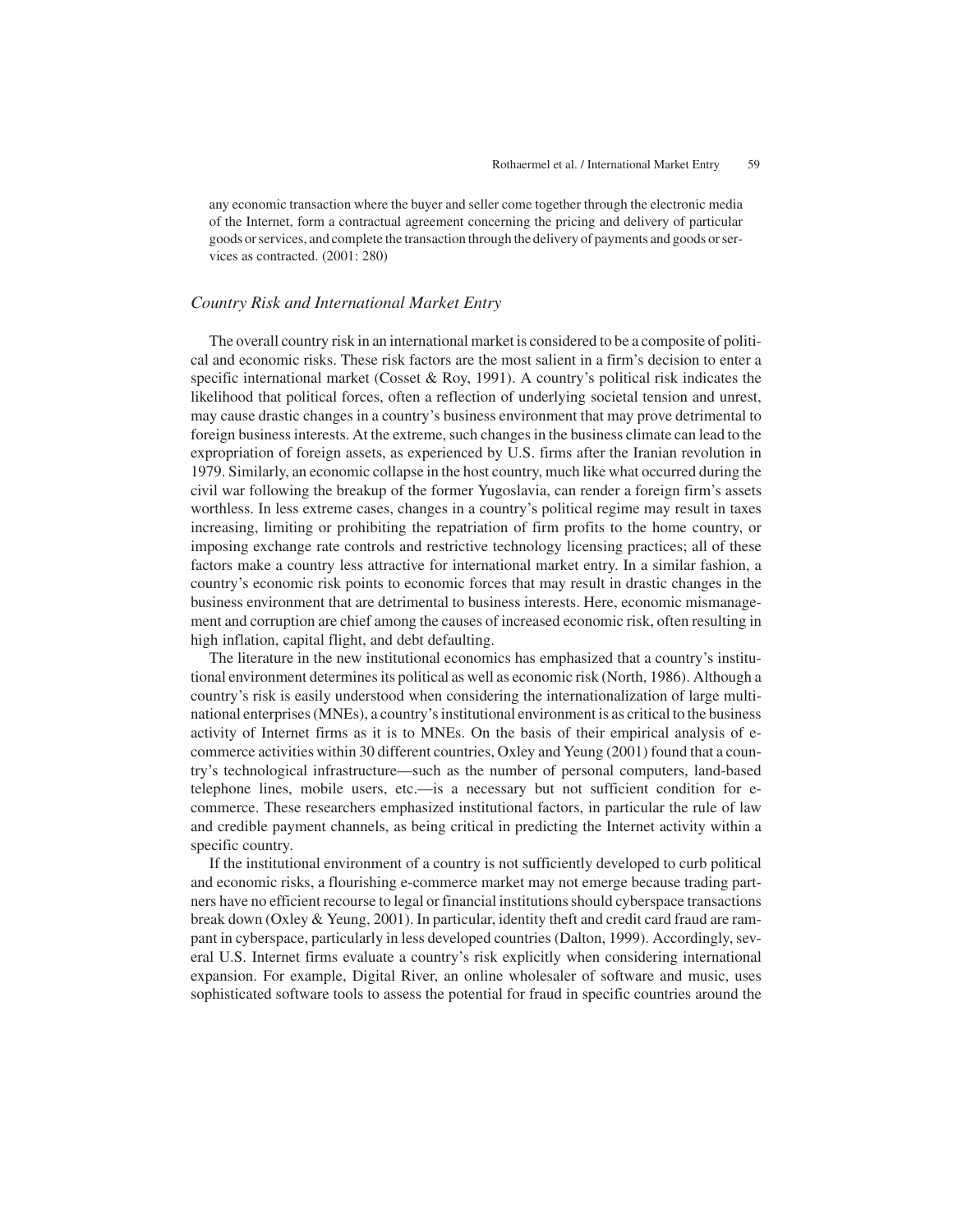world. Therefore, we suggest that country risk in international markets deters entry by U.S. Internet firms.

*Hypothesis 1:* The higher the country risk in the international target country, the lower the probability of market entry by Internet firms.

#### *Cultural Distance and International Market Entry*

The difference in cultural values between the home and target country provides an additional level of uncertainty along with uncertainty stemming from political and economic risks. Hofstede defined culture as "the collective programming of the mind which distinguishes the members of one human group from another.... Culture, in this sense, includes systems of values, and values are among the building blocks of culture" (1984: 21). Cultural distance, therefore, refers to the cultural disparity between the internationally expanding firm's home country and its targeted host country. A firm's decision to enter certain international markets is influenced by cultural differences that lead to a variance in uncertainty and cost of conducting business in international markets. Scholars have provided evidence that cultural differences affect international business decisions such as market entry (Davidson, 1980), entry mode choice (Kogut & Singh, 1988), effectiveness of global strategies (Palich & Gomez-Mejia, 1999), and local responsiveness (Luo, 2001).

For example, Davidson (1980) found that firms prefer to make foreign direct investments in countries with cultures similar to their own because it is easier and less risky to market products and services in such countries. In turn, executives avoid markets with more distant cultures where they lack understanding of the business environment and values because of challenges such as valuing investments, transferring management practices, or gathering information (Shane, 1994). Moreover, cultural differences are important predictors of entry mode choice when U.S. firms internationalize. Kogut and Singh (1988), for example, suggest that the greater the cultural differences between the home country and the target country, the greater the perceived uncertainty of doing business in that country, and therefore, the more likely is market entry through a joint venture. In sum, past studies provide evidence that cultural distance between a home and a host country can significantly influence the internationalization process.

Despite competing in the borderless realm of cyberspace, U.S. Internet firms may not be immune to the influence of cultural differences. A key advantage Internet firms have over traditional brick-and-mortar businesses is reduced transaction costs (Park, Mezias, & Song, 2004). This advantage is likely to be diminished, however, if cultural differences raise transaction costs for internationally expanding Internet firms. That is, Internet firms may be particularly vulnerable to associated transaction costs because of cultural differences, particularly if they also face viable host country competitors. Recently, Lynch and Beck (2001) analyzed Internet users in 20 different countries and found significant variation in beliefs, attitudes, perceptions, and Internet buying behavior across geographic regions. Although they do not attribute such differences directly to culture, past studies have shown that geographic distance is correlated with psychic distance, defined as the differences stemming primarily from culture and language between the home and target country (Kogut & Singh, 1988). Because cultural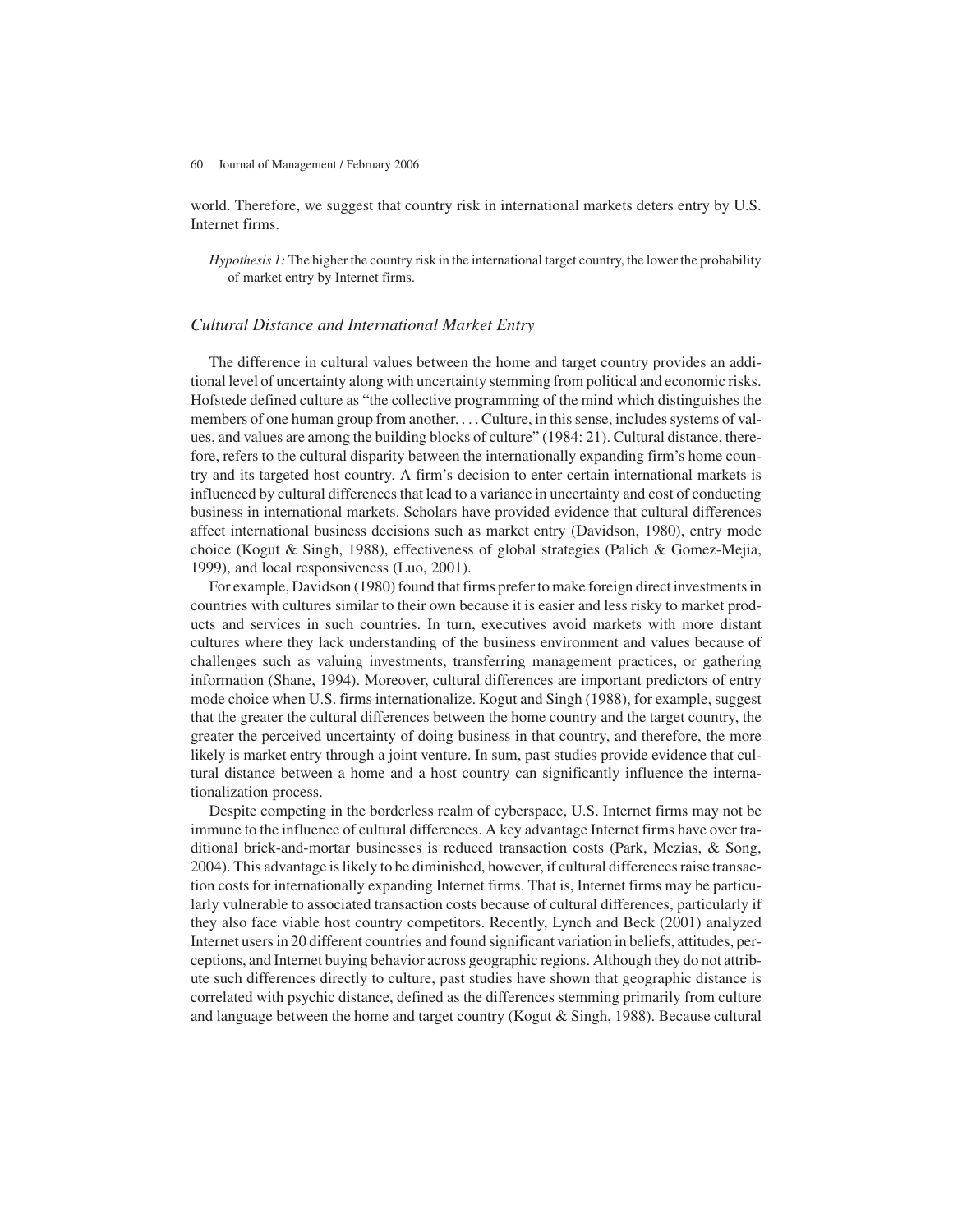values do affect consumers' motives, attitudes toward choices, intentions, and behavior (Jarvenpaa & Tractinsky, 1999), Internet firms operating in international markets that are culturally different from their home market environments are likely to face higher levels of uncertainty and risk.

*Hypothesis 2:* The greater the cultural distance between the United States and the international target country, the lower the probability of market entry by U.S. Internet firms.

#### *National Cultural Values and International Market Entry*

In general, differences in culture may reduce the likelihood of international market entry. However, specific aspects of national culture can also impede international expansion by Internet firms. For instance, although the business models designed and developed to facilitate Internet transactions in the U.S. market seem to work well domestically, those same models may not be fully transferable to foreign countries. When predicting international market entry, we consider the four national cultural dimensions identified by Hofstede (1984): uncertainty avoidance, individualism, masculinity, and power distance.

*Uncertainty avoidance*. The uncertainty avoidance dimension of culture deals with societal differences in their tolerance toward ambiguity and uncertainty. In particular, it highlights the extent to which members of a certain culture feel anxious when faced with uncertain or unknown situations. On one hand, members of cultures with high uncertainty avoidance, like Russia (95/100, with  $100 =$  high), value clear rules and regulations, as well as clearly structured career patterns, lifetime employment, and retirement benefits, for example. On the other hand, members of low-uncertainty cultures, like Singapore (8/100), are characterized by greater tolerance toward ambiguity and thus exhibit less emotional resistance to change and greater willingness to take risks.

The general avoidance of uncertainty has significant implications for the success of Internet-mediated business models because this new technology represents a radical process innovation (Rothaermel & Sugiyama, 2001). Without sufficient knowledge about processes and procedures on how to conduct electronic transactions, people tend to hesitate to engage in electronic commerce. It is for this reason that firms like Amazon.com introduced the universally ubiquitous "shopping cart" metaphor to help people transition from the physical world to the online world. In other words, technology change of this magnitude creates uncertainty and a potential reluctance on the part of the general public to adapt to the new technology. The reluctance to adopt the new Internet technology is likely to be greater, the higher the level of uncertainty avoidance in a specific country.

Second, to fully exploit the potential of Internet technology, consumers often need to divulge personal information. For example, getting consumers to provide private information is critical for the effective use of strategies pursued by many online retailers such as Amazon.com and portals such as Yahoo! Moreover, these sites also use personalization strategies to provide meaningful recommendations for services and products that are tailored to a customer's unique needs and purchasing trends. Jarvenpaa and Tractinsky (1999) used Hofstede's cultural dimensions to examine international consumer differences in trust toward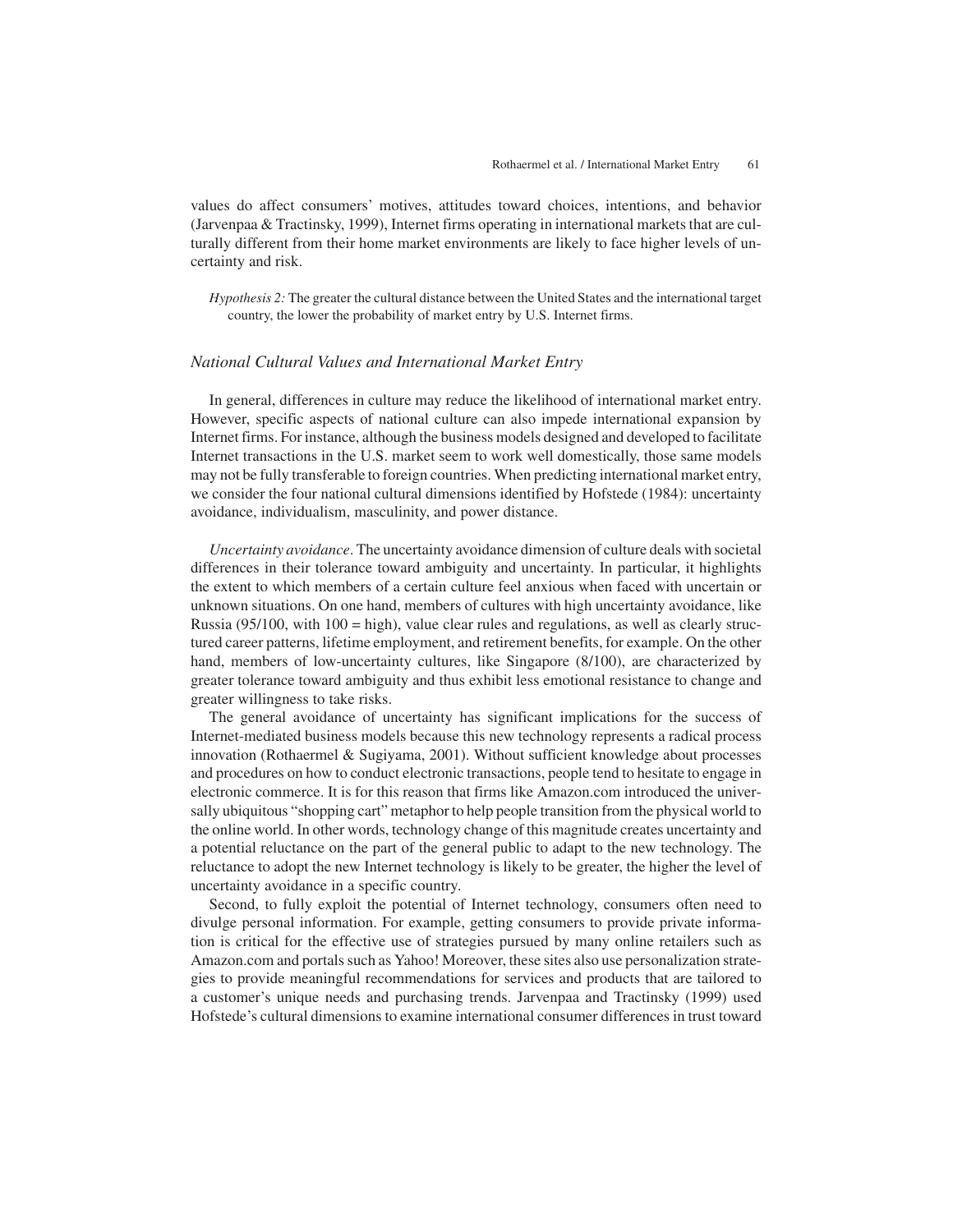Internet stores. They hypothesized that different cultures might have dissimilar expectations of what makes a Web merchant trustworthy (Kasper-Fuehrer & Ashkanasy, 2001), a factor that is directly linked to a firm's performance because it plays a significant role in converting Web surfers to paying customers (Kotha, Rajgopal, & Venkatachalam, 2004). Bellman, Johnson, Kobrin, and Lohse (2000) showed that the level of comfort consumers feel in sharing personal information online varies widely across Canadian, Australian, and European consumers. The level of comfort is likely to be linked to a society's differential preference for uncertainty when engaging in e-commerce.

Taken together, we posit that a higher level of uncertainty avoidance in an international target market increases the level of uncertainty faced by U.S. Internet firms concerning the viability of the online business model in general and customized marketing strategies in particular, and thus commensurately reduces the likelihood of market entry.

*Hypothesis 3a:* The greater the uncertainty avoidance in the international target country, the lower the probability of market entry by Internet firms.

*Individualism*. The individualism dimension of culture focuses on the relationship between individuals in a society, particularly in regard to the relationship between individual and collective pursuits. In highly individualistic cultures, like the United States (91/100), individual freedom and achievements are highly valued, and individuals are only tied loosely to one another within society. In less individualistic cultures, like Venezuela (12/100), the collective good is emphasized over the individual, and societal members are strongly tied to one another throughout their lifetime by virtue of birth into collectives like extended families.

In a collective culture, interpersonal relationships play an important role in business transactions. Trust more often needs to develop on an individual-to-individual basis prior to engaging in business. There is greater emotional interdependence at a personal level. In contrast, cultures that maintain individualistic values focus more heavily on the transaction itself and less on the personal relationship. The task at hand tends to prevail over personal relationships.

Moreover, high-context communication is an important aspect of collective cultures (Gudykunst & Ting-Toomey, 1988). In collective societies, communication is highly nuanced and involves much more than merely the spoken or written word (Hall, 1976). Nonverbal signals, cues, and mannerisms including voice tone, body language, and facial expressions, conveyed only through face-to-face contact, play an integral part in the communication process. In individualistic and low-context societies, in contrast, messages are carried more by words than nonverbal signals. Meaning tends to be expressed explicitly.

Technologies developed in Western individualistic settings, like the Internet, often assume a modern and individualistic society (Triandis, 1973). Such assumptions can cause difficulty when the technology is transferred to a society with different values. Internet-mediated transactions depersonalize business transactions (Rothaermel & Sugiyama, 2001). The communication between transacting parties is not as rich as that occurring face-to-face and may not be as conducive for relationship building or nuanced communication. Thus, the Internet may not be as good of a fit for collective societies as individualistic societies, which may make more collective societies less attractive markets to enter.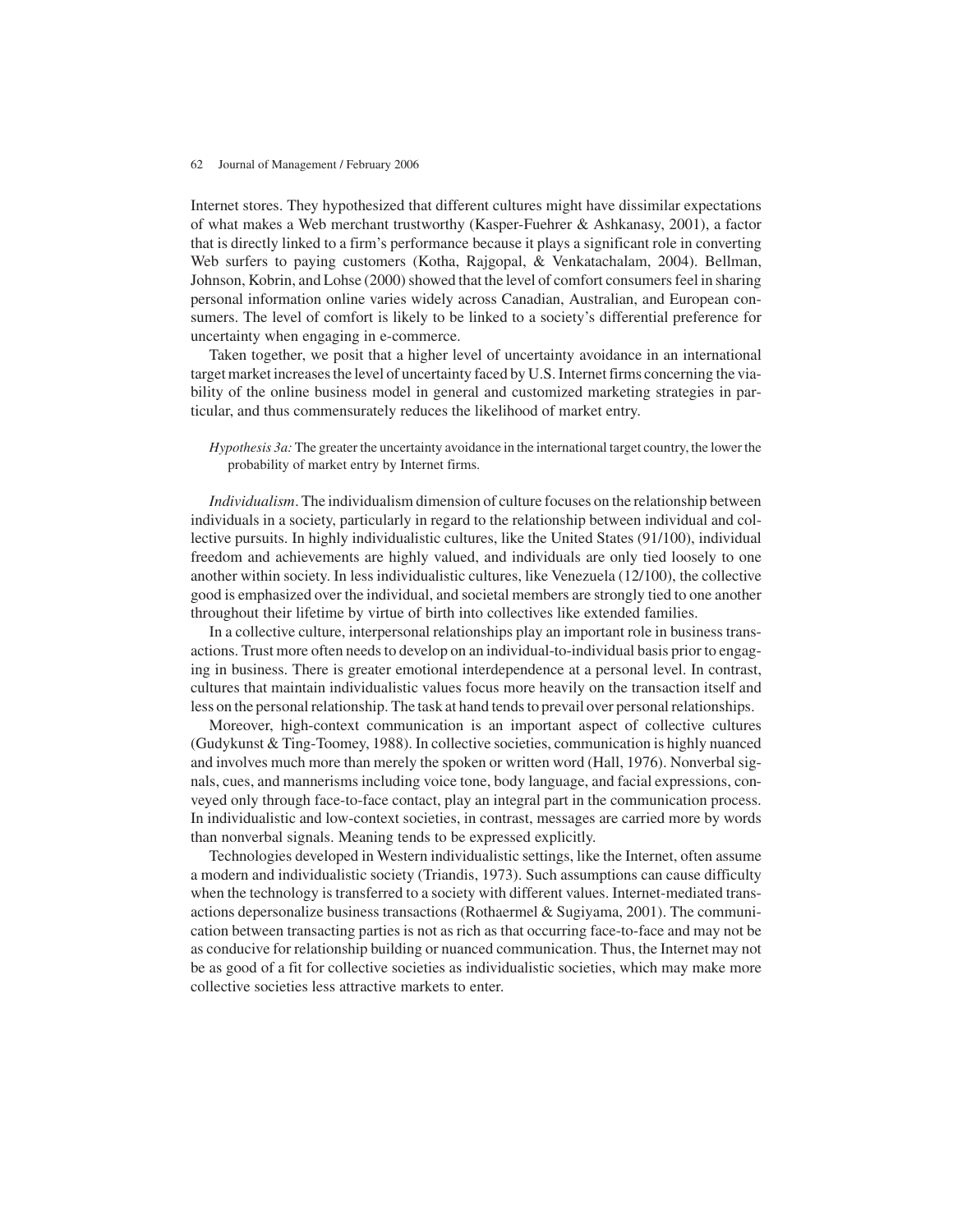In contrast, members of individualistic societies strongly value individual freedom and are generally only loosely tied to one another. The Internet clearly facilitates the striving for individual freedom and independence from group pressures and other societal norms. Internet activities, including e-commerce, can be conducted alone in a private setting, 24 hours a day, 7 days a week, 365 days a year. A strong individualistic national culture facilities Internet-mediated business and thus should enhance the likelihood of market entry by Internet firms.

*Hypothesis 3b:* The greater the individualism in the international target country, the greater the probability of market entry by Internet firms.

*Masculinity*. The masculinity-femininity dimension of culture focuses on the relationship between gender and its relation to an individual's role at work and in society. In more masculine cultures, like Japan (95/100), gender roles tend to be clearly defined and sharply differentiated. Traditional masculine values like competitiveness, assertiveness, and exercise of power are considered cultural ideals. In more feminine cultures, like Sweden (5/100), gender roles are much less delineated, and traditional feminine values like cooperation, humility, and harmony are guiding cultural principles.

Countries that are more masculine in their cultural orientation are arguably akin to what Moore (1991) called innovators because they are ones that pursue new technology more aggressively. As Moore describes them,

They sometimes seek them [new technologies] even before a formal marketing program has been launched. This is because technology is central in their life, regardless of what function it is performing. At the root they are intrigued with any fundamental advance and often make a technology purchase simply for the pleasure of exploring the new device's properties. (1991: 13)

Although Moore's assertions are directed at the individual level and at selling new technology products to this group, we submit that it is not a stretch to argue that nations around the world differ significantly in how they pursue and adopt new radical technologies.

Moreover, Kluckhohn and Strodtbeck (1961) argued that one important dimension along which cultures vary relates to how a given culture views its relationship to nature. Cultures that see themselves as having mastery over nature believe that they can effectively control the world around them. Technological advances provide the means by which nature can be controlled. These cultures tend to rapidly adopt new technologies that enable them to fulfill their need for being competitive and assertive, and thus to have a sense of control. Therefore, rapid adoption and accommodation of Internet technology is arguably more consistent with masculine values.

The integration of Internet technology into business models has been purported to enhance organizational efficiency and thus improve competitiveness (Dewett & Jones, 2001). Prior to the Internet, many tasks, from the mundane to the complex, had to be conducted through intermediaries, but the arrival of Internet technology changed such dependence. For masculine societies that value control, competitiveness, and assertiveness, Internet technology opens a new world in which they can exercise their needs. The technology also provides a means of setting themselves apart from others. In contrast, more feminine societies are likely to be less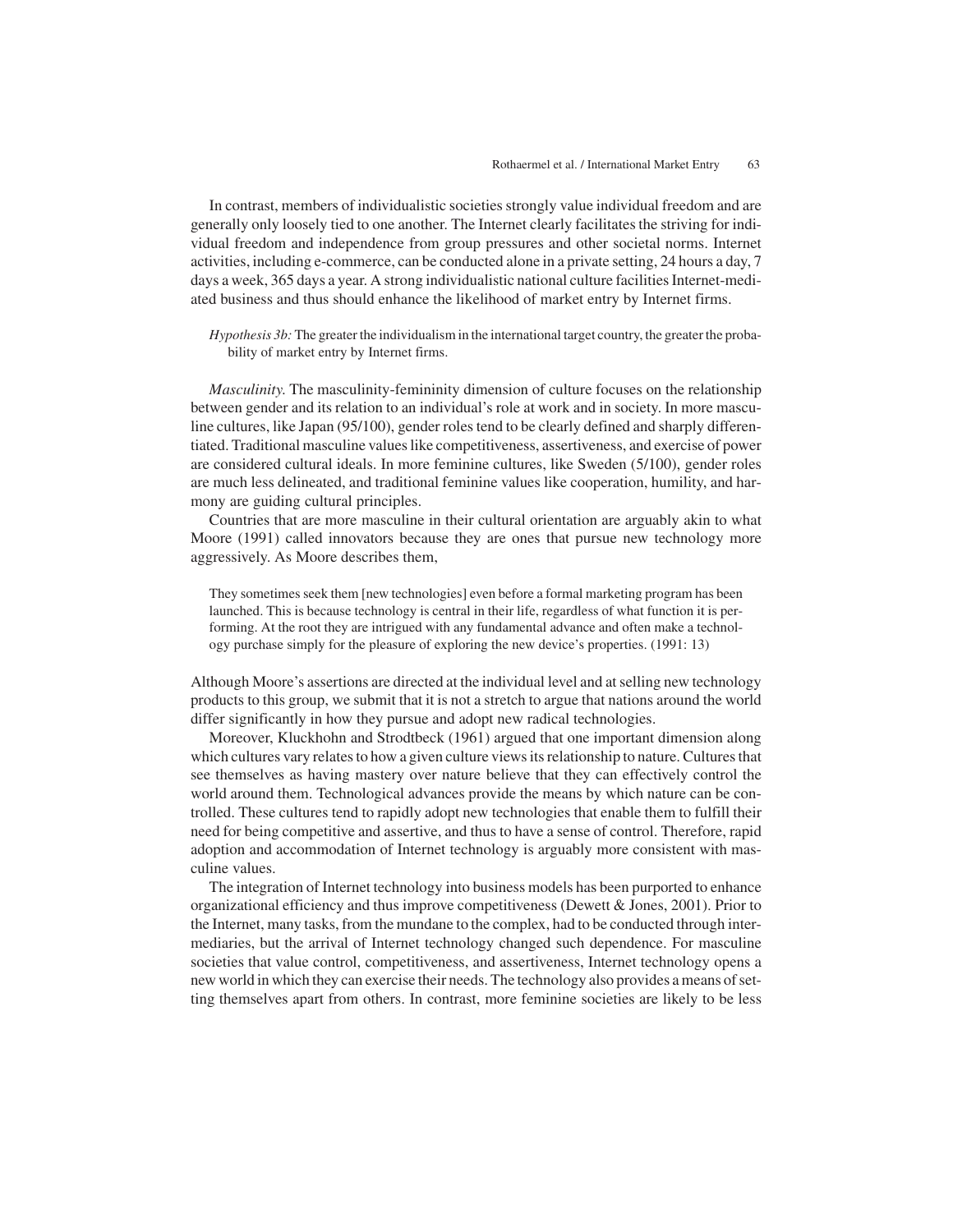driven to accept efficiency-providing technology and tend to appreciate the status quo. They are likely to be slower in their adoption of Internet technologies in general and Internet business models in particular.

*Hypothesis 3c:* The greater the masculinity in the international target country, the greater the probability of market entry by Internet firms.

*Power distance*. The power distance dimension of culture focuses on how a society deals with inequality among people in terms of physical and intellectual capabilities and how those methods translate into power distributions within organizations. Cultures with high power distance, like the Philippines (94/100), tend to allow inequalities among people to translate into inequalities in opportunity, power, status, and wealth; cultures with low power distance like Austria (11/100), on the other hand, tend to intervene to create a more equal distribution among people within organizations and society at large. Hofstede (1984) applied factor analysis and found that the cultural dimensions representing power distance and individualism loaded on the same factor. Essentially, this result implied that those societies that depend on ingroups (collectivists; low score on individualism dimension) are also more dependent on authority figures and willing to accept inequality (high score on power distance). Although the power distance and individualism dimensions are highly correlated  $(r = -.69, p < .001)$ , Hofstede suggested that these two constructs are somewhat conceptually distinct and thus inappropriate to combine. Power distance has been used as a proxy for trust whereby higher levels of power distance connote lower levels of trust (Shane, 1994). Arguably, trust plays an important role in the success of Internet-mediated business (Kasper-Fuehrer & Ashkanasy, 2001).

*Hypothesis 3d:* The greater the power distance in the international target country, the lower the probability of market entry by Internet firms.

#### *Moderating Effect of Market Size*

We suggest that the size of the international target market mitigates the negative effects of country risk and cultural distance on the likelihood of market entry by U.S. Internet firms. Managers are posited to be more willing to accept uncertainty stemming from country risk and cultural distance in larger markets. Larger markets offer more opportunities and therefore more incentives for firms to invest. Moreover, larger markets generally provide a more open environment that allows more companies to coexist (Dollinger & Golden, 1992).

The fact that many Western multinational corporations pursued market entry into China despite a considerable country risk and significant cultural distance illustrates this point. For example, the U.S. computer and telecommunications company, Motorola, entered China as early as 1991, first through imports and 1 year later established a wholly-owned subsidiary. Clearly, the opportunities available in China, including low labor costs for a skilled workforce and the size of the potential market (i.e., a large emerging middle class with sufficient purchasing power), outweighed the costs inherent in the uncertainty stemming from country risk and cultural distance when Motorola's managers made this strategic entry decision.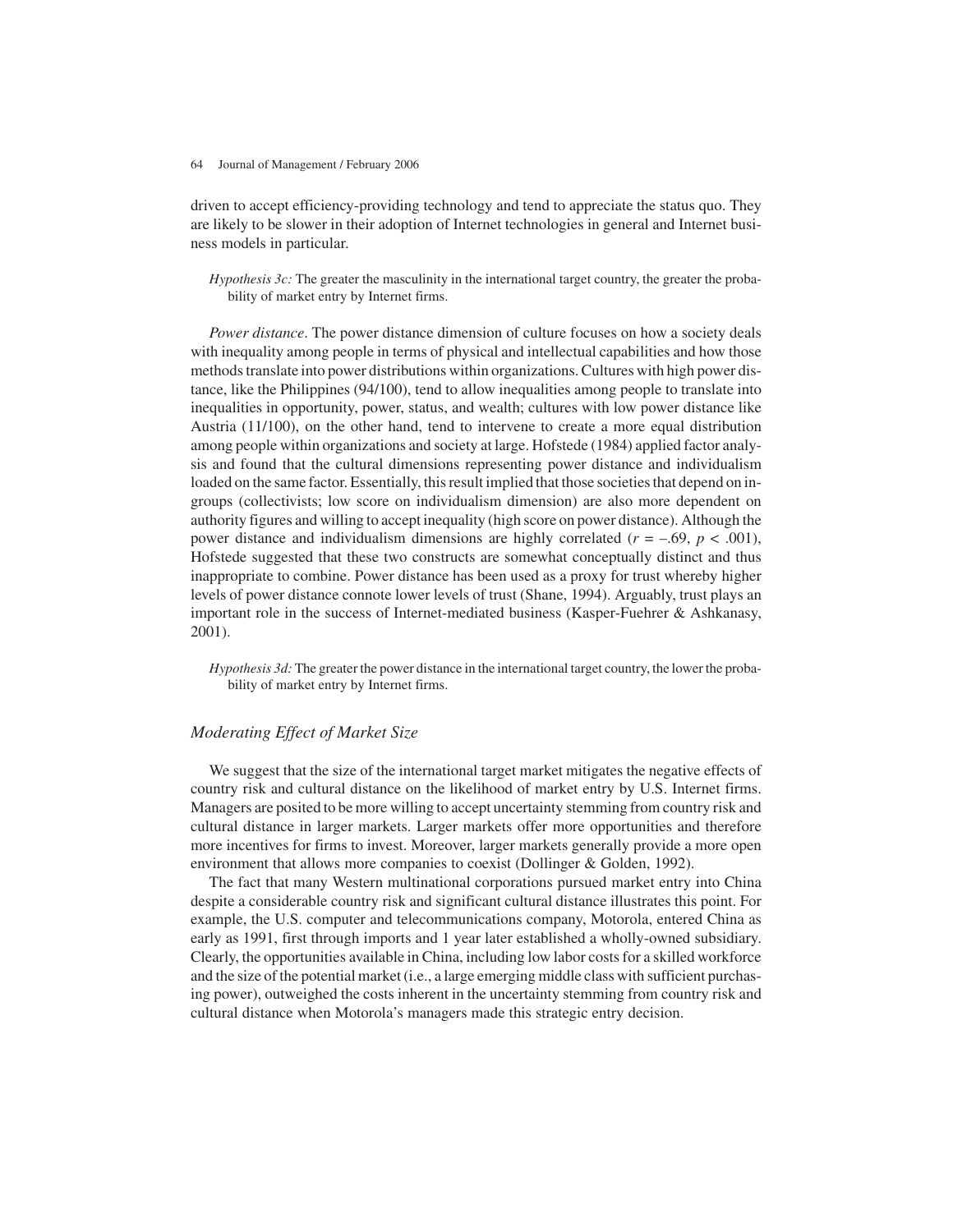Although U.S. Internet firms are likely to focus on consumer spending power rather than low labor costs, we nevertheless suggest that the size of the international market moderates the relationship between country risk, cultural distance, and likelihood of market entry. We suggest that U.S. Internet firms are more likely to enter countries that exhibit an elevated risk profile and are culturally distant to the United States when these markets are larger. Although the risk and uncertainty in these larger markets are the same as in smaller markets with the same risk and uncertainty profile, managers of U.S. Internet firms are hypothesized to accept this level of risk and uncertainty in large-size markets, whereas they are not willing to do so in small-size markets.

- *Hypothesis 4:* The size of the international market moderates the negative relationship between country risk and probability of market entry by Internet firms in such a fashion that this relationship is stronger for smaller markets than for larger markets.
- *Hypothesis 5:* The size of the international market moderates the negative relationship between cultural distance and probability of market entry by U.S. Internet firms in such a fashion that this relationship is stronger for smaller markets than for larger markets.

Similarly, the size of the international market is posited to dampen the negative cultural aspects of a potential market and to enhance the positive cultural aspects. Internet firms seeking to expand internationally are more likely to downplay negative factors, such as uncertainty avoidance or power distance, when the market size is large. We suggest that Internet firms are likely to invest in large markets despite the fact that these societal values raise the firms' perceived risk and uncertainty. Such firms may be more willing to overcome these cultural impediments because of the market potential. Moreover, internationally expanding Internet firms are likely to be particularly attracted to markets that are large and maintain cultural values that are conducive to Internet-mediated transactions such as individualism and masculinity.

- *Hypothesis 6a:* The size of the international market moderates the negative relationship between uncertainty avoidance in the international target country and probability of market entry by Internet firms in such a fashion that this relationship is stronger for smaller markets than for larger markets.
- *Hypothesis 6b:* The size of the international market moderates the positive relationship between individualism in the international target country and probability of market entry by Internet firms in such a fashion that this relationship is stronger for larger markets than for smaller markets.
- *Hypothesis 6c:* The size of the international market moderates the positive relationship between masculinity in the international target country and probability of market entry by Internet firms in such a fashion that this relationship is stronger for larger markets than for smaller markets.
- *Hypothesis 6d:* The size of the international market moderates the negative relationship between power distance in the international target country and probability of market entry by Internet firms in such a fashion that this relationship is stronger for smaller markets than for larger markets.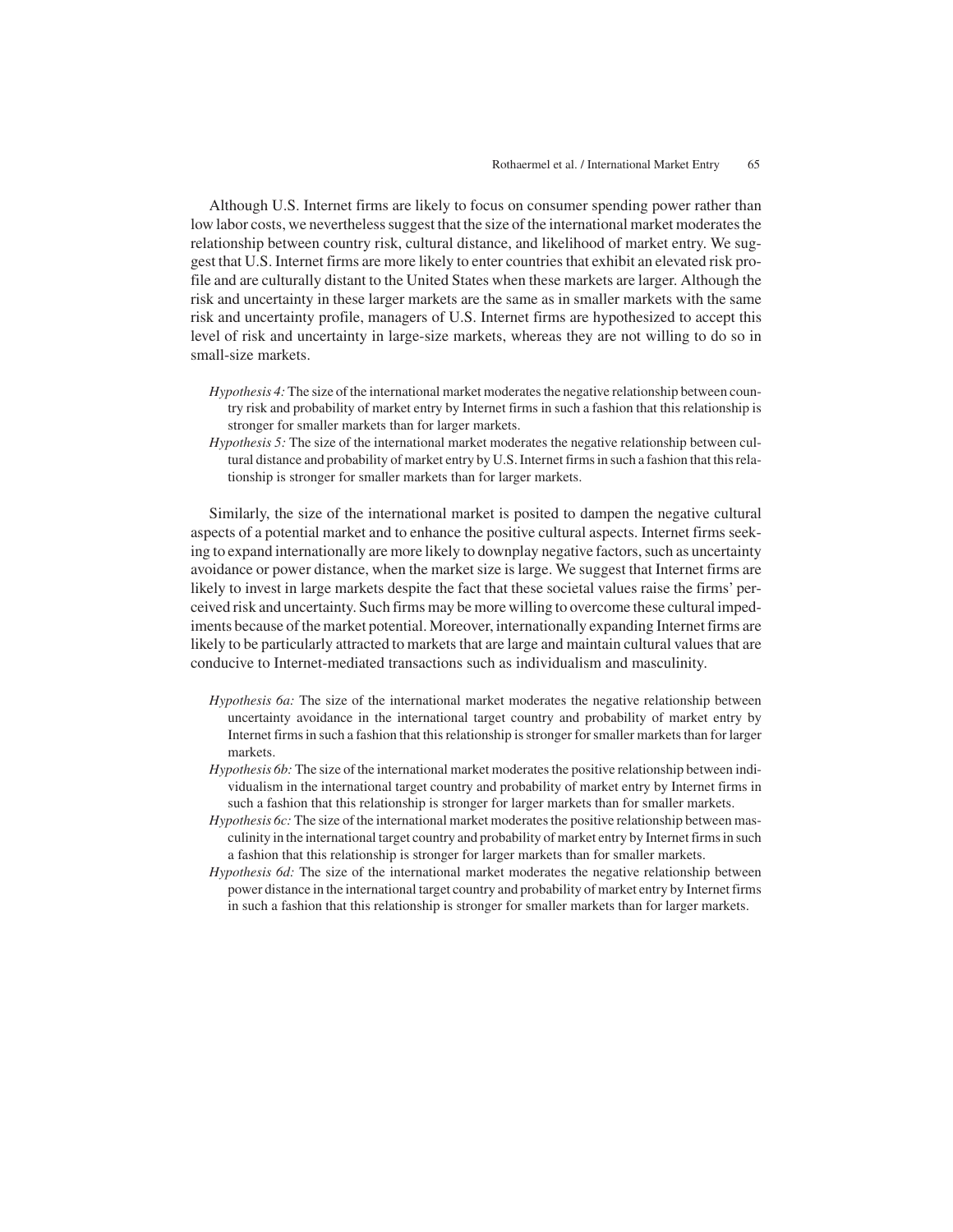## **Method**

#### *Sample*

Defining a sample of Internet firms is a nontrivial exercise partly because the Internet phenomenon spans several industries and Standard Industrial Classification (SIC) codes. First, given the novelty of the Internet and the lack of performance histories of many Internet firms, we desired a sample of publicly traded firms to enable us to collect reliable foreign entry data and other variables of interest. We thus began with a list of all publicly traded Internet firms maintained by Internet.com, a frequently cited data source in prior academic research in both management and accounting (Demers & Lev, 2001; Rajgopal, Venkatachalam, & Kotha, 2002). The Internet.com list identified 363 publicly traded Internet firms as of June 2001. From these firms, 343 were U.S. based. Second, we identified all 188 U.S. firms that reported some kind of foreign sales in their Securities and Exchange Commission (SEC) filings (i.e., quarterly and annual reports). Bankruptcies, mergers and acquisitions, and missing observations reduced this sample to 179 U.S. Internet firms for which complete data were available. Thus, the sample represents 95% of the population of U.S. publicly traded Internet firms that had some international sales.

To identify the set of possible foreign target markets for U.S. Internet companies, we relied on a recent database detailing 41 international countries compiled by Morgan Stanley Dean Witter analysts (MSDW, 2001). The MSDW report is based on data obtained from various sources including the U.S. Census Bureau and the World Bank, among others. These 41 countries are considered viable targets for internationally expanding U.S. Internet firms because the current Internet penetration levels in these countries are significantly below the penetration levels for other media and telecommunications services such as telephones, personal computers, mobile phones, and cable TV. Two of the 41 target countries lacked complete information on culture and technology infrastructure. The final sample, therefore, contained 6,981 firm-country entry decisions (179 firms  $\times$  39 countries). It is important to recognize that the countries in this study account for more than 95% of global GDP and 90% of global Internet usage.

The data collected at the firm and industry levels of analysis allow us to draw a more complete picture of the nature of the Internet firms and the respective industries involved in international expansion. The average U.S. Internet firm in the sample has a clear entrepreneurial profile: It is 6 years old and has \$226,491 in annual revenues. The 179 firms split into 12 different industries with 36 firms (20%) in software, 30 firms (17%) are e-commerce enablers, 29 firms (16%) are in nonfinancial services, 19 firms (11%) are speed and bandwidth providers, 10 firms (6%) are in Internet consulting and design, 10 firms (6%) are in e-tailing, 10 firms (6%) are in wireless products and services, 9 firms (5%) are in content and communities, 7 firms (4%) are in advertising, 7 firms (4%) are search engines or portals, 7 firms (4%) are in Internet security, and 5 firms are (3%) in financial services. These numbers reflect the diversity of industries in this study, and thus the results obtained should be generalizable across different Internet industries.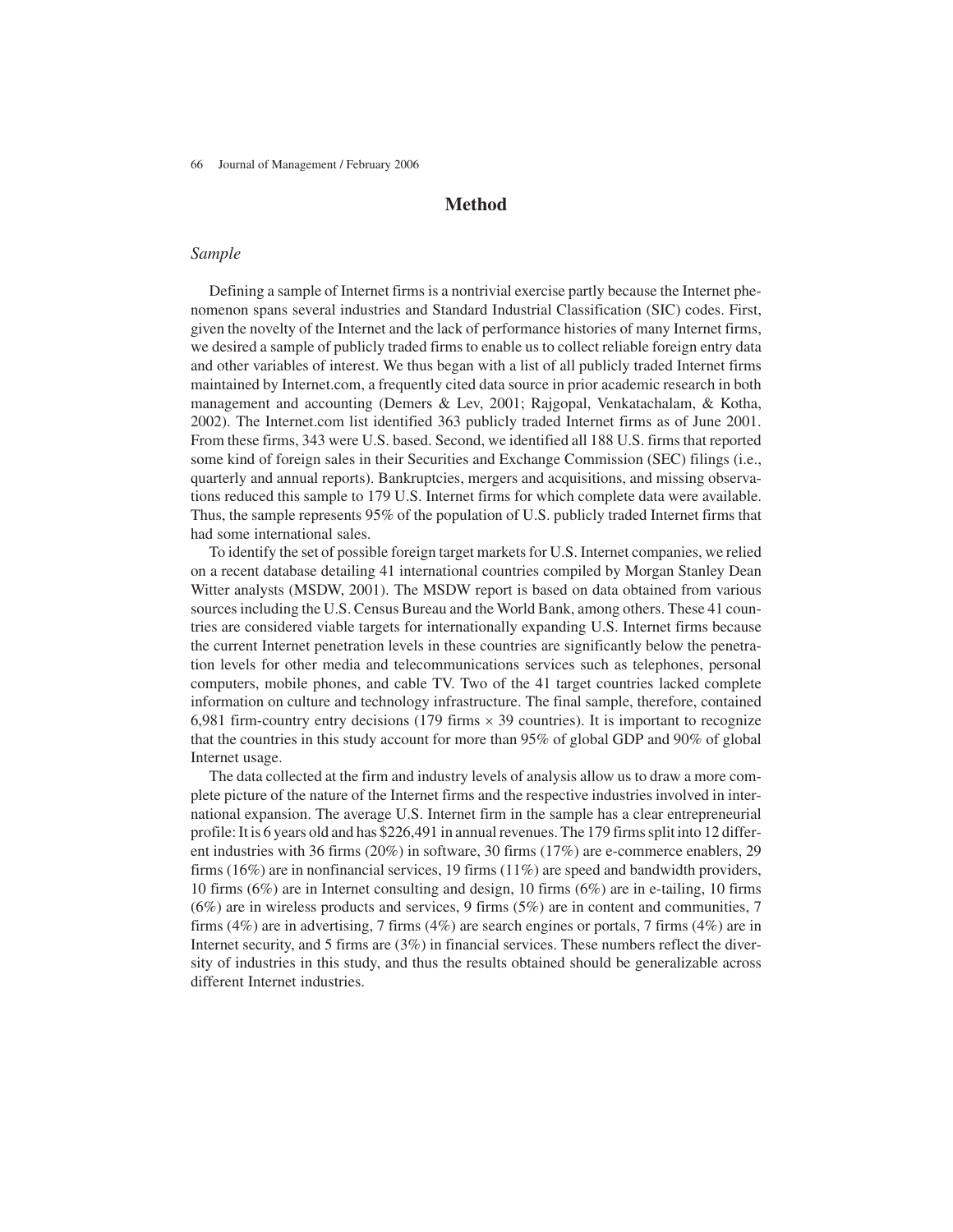### *Dependent Variable*

*International market entry*. Even though many Internet firms participate to some extent in the global economy through engaging in cross-border transactions conducted on their domestic Web sites (e.g., www.amazon.com in the U.S. ships worldwide), we desired a dependent variable that reflected some kind of country-specific investment, not unlike traditional foreign direct investment. Prior research highlighted wholly-owned subsidiaries, joint ventures, and the like as country-specific investments (Kogut & Singh, 1988). In the context of Internet firms, the equivalent would be the establishment of a subsidiary or office overseas, frequently set up to support a foreign domain Web site by a U.S. Internet firm. We submit that a foreign domain Web site hosted on a foreign server by a U.S. Internet firm also represents a countryspecific investment (e.g., Amazon.com's Web site www.amazon.de in Germany).

An analysis of the sample companies' various SEC filings revealed that these two internationalization activities, subsidiary/office and foreign domain Web site, were indeed significantly positively correlated ( $p < .001$ ). To verify the international market entry data, we visited each firm's Web site located in the United States to determine whether the firm provided information about foreign subsidiaries. In addition, we visited each U.S. firm's foreign Web sites, if any, to ensure that the Internet firm in question had indeed developed and operated a foreign domain Web site(s) and whether it was using it (them) to conduct Internet commerce. The research to obtain the data for the dependent variable was conducted during 2001.

We employed a dichotomous indicator variable to proxy international market entry. In particular, if an Internet firm in the sample had (a) a subsidiary/office in the respective country or (b) a foreign domain Web site hosted on a server in the international market, we coded the firm as having entered that specific country. In this case, the indicator variable representing this specific firm-country entry combination was assigned a value of 1. If the firm did not enter into this country, the dependent variable was assigned a value of 0.

Of the 39 target countries in the sample, all of them (except Turkey and Venezuela) had at least one entry by a U.S. Internet firm (95% of all countries). From the 6,981 possible firmcountry combinations, there were 846 entries (12%). The average number of countries entered by an Internet firm was 4.59, and the average number of firms entering each country was 21.69. Table 1 reveals that the international target countries in this study exhibit a high variance among the variables of interest.

#### *Independent Variables*

We hypothesized that the level of uncertainty faced by internationally expanding U.S. Internet companies is determined primarily from three sources: the country risk inherent in a foreign target market, the cultural distance between the United States and the international target country, and specific national cultural traits of the international target country.

*Country risk*. To proxy each country's risk, we included a measure obtained from Euromoney (2000), considered to be one of the premier sources for country-level risk data (Cosset & Roy, 1991). Euromoney scores each country of the world economy along several risk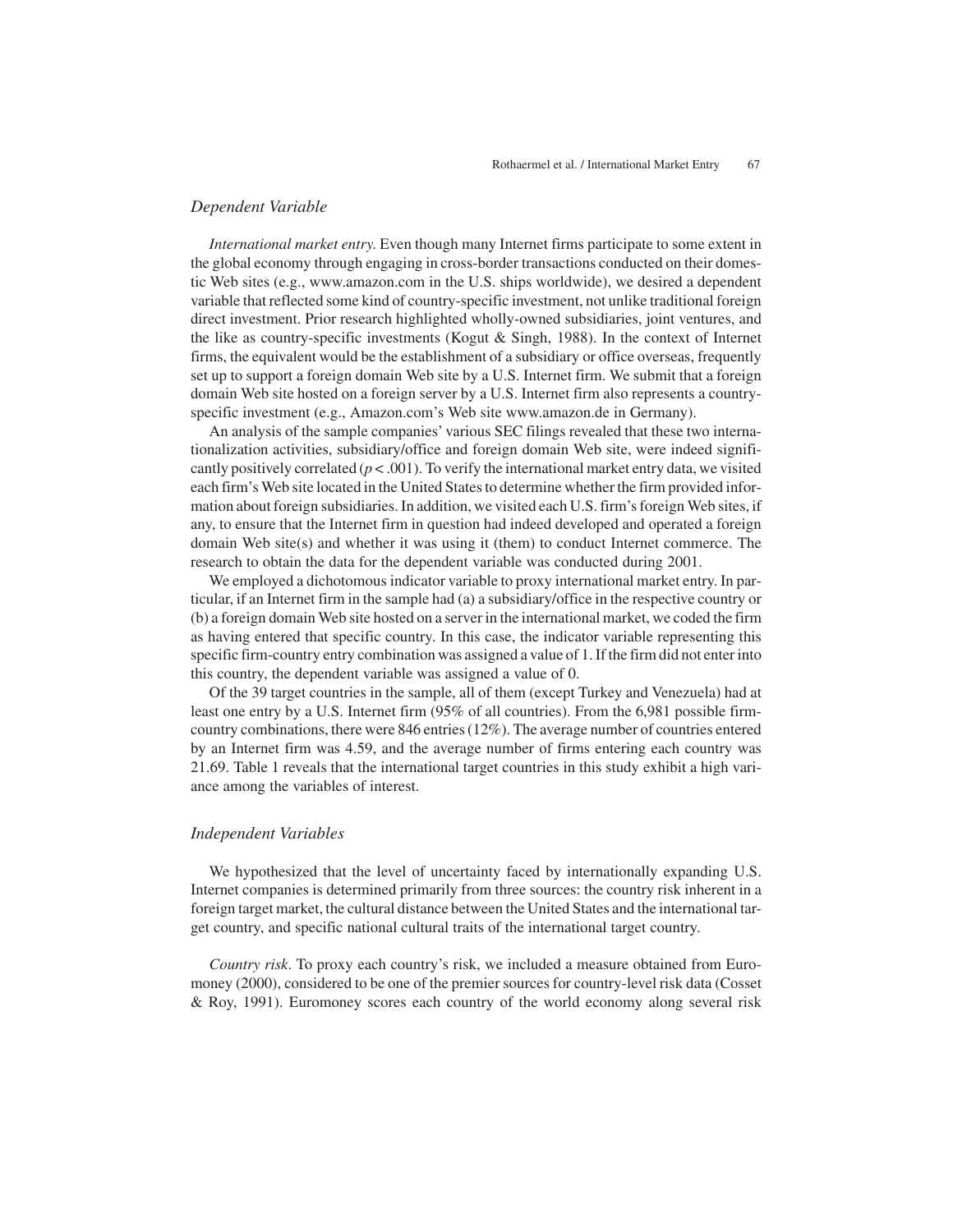| Country               | Number of<br>U.S. Firms<br>Entered | Country<br>Risk | Cultural<br>Distance to<br>to United States | GNP per<br>Capita (\$) | Technology<br>Infrastructure |
|-----------------------|------------------------------------|-----------------|---------------------------------------------|------------------------|------------------------------|
| Argentina             | 8                                  | 46              | 1.73                                        | 8,030                  | 23                           |
| Australia             | 54                                 | 12              | 0.02                                        | 20,640                 | 47                           |
| Austria               | 6                                  | 8               | 1.51                                        | 26,830                 | 39                           |
| Belgium               | 12                                 | 10              | 1.68                                        | 25,380                 | 49                           |
| <b>Brazil</b>         | 21                                 | 53              | 2.24                                        | 4,630                  | 14                           |
| Canada                | 42                                 | 10              | 0.12                                        | 19,170                 | 52                           |
| Chile                 | 3                                  | 35              | 3.79                                        | 4,990                  | 13                           |
| China                 | 37                                 | 45              | 2.94                                        | 750                    | $\tau$                       |
| Columbia              | $\overline{2}$                     | 49              | 3.58                                        | 2,470                  | 10                           |
| Czech Republic        | $\mathbf{1}$                       | 39              | 1.04                                        | 5,150                  | 16                           |
| Denmark               | 11                                 | 8               | 2.00                                        | 33,040                 | 51                           |
| Finland               | 8                                  | 10              | 1.26                                        | 24,280                 | 56                           |
| France                | 72                                 | 8               | 1.66                                        | 24,210                 | 30                           |
| Germany               | 79                                 | 7               | 0.45                                        | 26,570                 | 47                           |
| Hungary               | $\mathbf{1}$                       | 36              | 1.15                                        | 4,510                  | 20                           |
| India                 | 13                                 | 48              | 1.62                                        | 440                    | 5                            |
| Indonesia             | $\overline{2}$                     | 64              | 3.50                                        | 640                    | $\mathbf{1}$                 |
| Ireland               | 9                                  | 10              | 0.35                                        | 18,710                 | 47                           |
| Israel                | 11                                 | 29              | 1.76                                        | 16,180                 | 29                           |
| Italy                 | 27                                 | 13              | 0.62                                        | 20,090                 | 26                           |
| Japan                 | 73                                 | 9               | 2.72                                        | 32,350                 | 44                           |
| Mexico                | 18                                 | 44              | 3.23                                        | 3,840                  | 7                            |
| <b>Netherlands</b>    | 41                                 | 8               | 1.52                                        | 24,780                 | 55                           |
| New Zealand           | 5                                  | 15              | 0.26                                        | 14,600                 | 38                           |
| Norway                | 9                                  | 6               | 2.08                                        | 34,310                 | 57                           |
| Peru                  | $\overline{c}$                     | 55              | 3.81                                        | 2,440                  | 6                            |
| Philippines           | 3                                  | 46              | 3.17                                        | 1,050                  | $\overline{4}$               |
| Poland                | $\mathbf{1}$                       | 37              | 1.98                                        | 3,910                  | 11                           |
| Portugal              | $\mathbf{1}$                       | 17              | 4.34                                        | 10,670                 | 33                           |
| Russia                | $\overline{c}$                     | 77              | 4.42                                        | 2,260                  | 8                            |
| Singapore             | 41                                 | 11              | 3.65                                        | 30,170                 | 48                           |
| South Korea           | 24                                 | 36              | 3.58                                        | 8,600                  | 41                           |
| Spain                 | 23                                 | 13              | 1.90                                        | 14,100                 | 31                           |
| Sweden                | 31                                 | 10              | 2.40                                        | 25,580                 | 52                           |
| Switzerland           | 15                                 | $\overline{c}$  | 0.36                                        | 39,980                 | 55                           |
| Thailand              | 1                                  | 44              | 3.11                                        | 1,050                  | 8                            |
| Turkey                | $\overline{0}$                     | 51              | 2.57                                        | 3,160                  | 13                           |
| <b>United Kingdom</b> | 140                                | 9               | 0.09                                        | 21,410                 | 42                           |
| Venezuela             | $\overline{0}$                     | 59              | 4.14                                        | 3,530                  | 11                           |

| <b>Table 1</b>                       |  |
|--------------------------------------|--|
| <b>Country-Specific Descriptives</b> |  |

dimensions to obtain a composite country risk score. In particular, Euromoney ascertains a country's risk along nine dimensions, with 100 being a perfect score: political risk (25), economic performance (25), debt indicators (10), debt in default or rescheduled (10), credit ratings (10), access to bank finance (5), access to short-term finance (5), access to capital market (5), and discount on forfeiting (5). In Euromoney's calculation, the higher a country's score, the lower its risk. To enhance the interpretability of the results, we inverted the Euromoney score to obtain a positive correlation between a country's score and its risk, that is,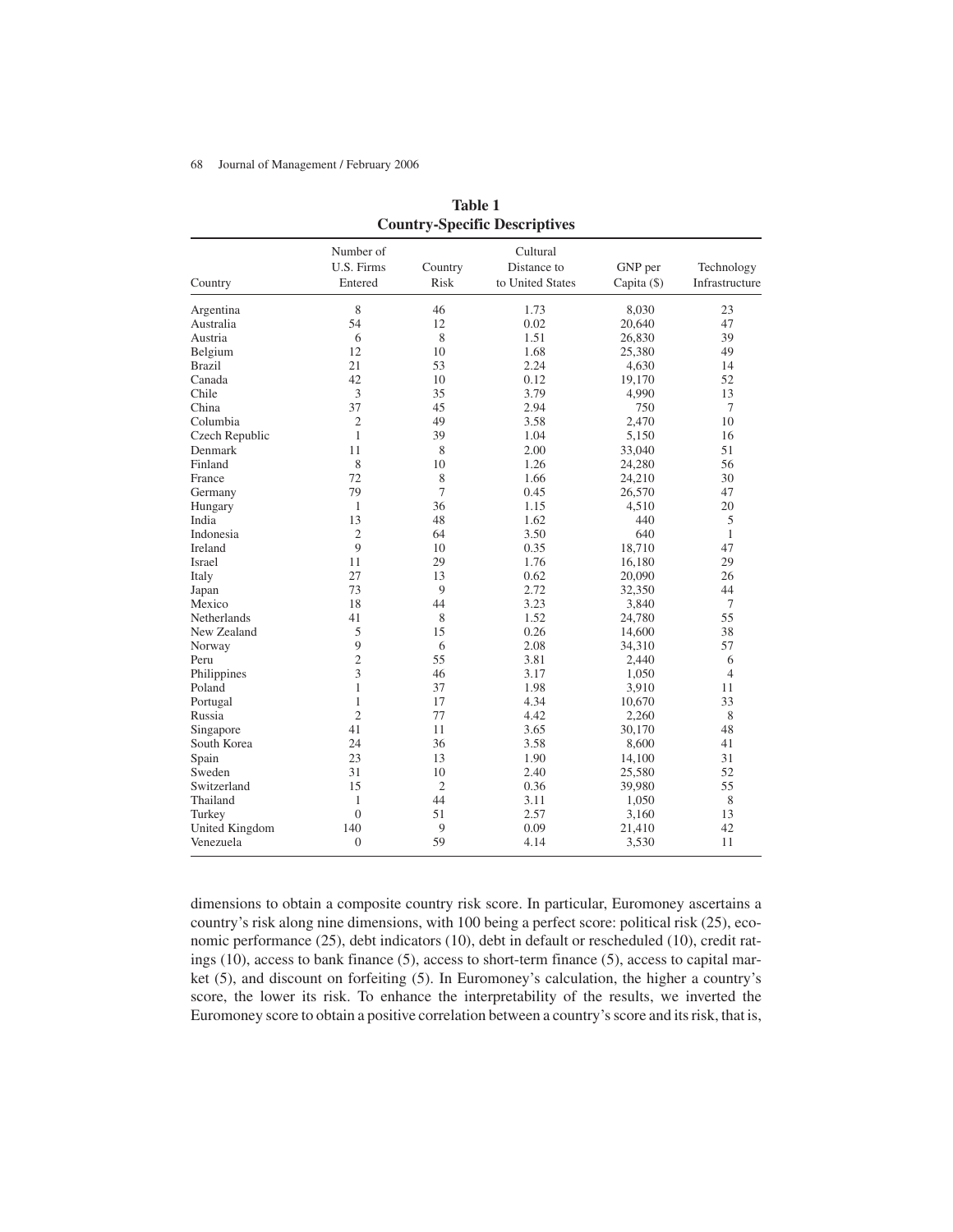the higher the score, the greater the country's risk, and vice versa. This procedure does not affect the distribution of the variable, merely its sign. The sample includes high-risk countries (e.g., Russia with a risk score of 77) as well as very stable countries (e.g., Switzerland with a risk score of 2).

*National cultural values*. We obtained the national cultural values for uncertainty avoidance, individualism, masculinity, and power distance for each of the 39 countries in this study from Hofstede (1984). Over a 7-year period, Hofstede collected data through questionnaires administered to more than 100,000 employees in more than 40 IBM subsidiaries worldwide. Applying standardized factor analyses and controlling for time effects as well as occupational differences, Hofstede identified the four cultural dimensions and created ordinal scales for each of the 40 countries included in his original study. We use a composite cultural distance score based on all four dimensions to test Hypotheses 2 and 5. When testing Hypotheses 3a-3d, we use the *absolute* cultural scores for uncertainty avoidance, individualism, masculinity, and power distance.

*Cultural distance*. To proxy for the cultural distance between the United States and international target markets, we followed the procedure outlined by Kogut and Singh (1988: 422). First, we created a distance score for each of Hofstede's (1984) four cultural dimensions from the United States' ranking for all 39 international target countries in the sample. Second, we calculated a composite score for each country's overall *cultural distance* from the United States through taking an arithmetic average of the four cultural deviation scores obtained as follows:

$$
CD_j = \sum_{i=1}^{4} \left\{ \left( I_{ij} - I_{iu} \right)^2 / V_i \right\} / 4,
$$

where I*ij*stands for the index for the *i*th cultural dimension and *j*th country, V*<sup>i</sup>* is the variance of the index of*i*th dimension, *u* indicates the United States, and CD*<sup>j</sup>* is cultural distance difference of the *j*th country from the United States. Some countries are culturally very close to the United States (e.g., Australia with an overall cultural distance score of 0.02), whereas others are culturally quite distant (e.g., Russia with an overall cultural distance score of 4.42).

#### *Control Variables*

*Market size*. Because all Internet firms in this sample are for-profit entities engaged in business-to-consumer and business-to-business transactions, a relevant proxy for market size is therefore some kind of measure for consumer spending power. Following Oxley and Yeung (2001), we used GNP per capita converted to constant U.S. dollars to control for market size. We not only control explicitly for market size but also argue that this variable moderates the relationships between country risk (H4), cultural distance (H5), national cultural values (H6ad), and international market entry. Table 1 reveals that the sample includes highly developed countries (e.g., Switzerland with a GNP per capita of \$39,980) as well as underdeveloped countries (e.g., India with a GNP per capita of \$440).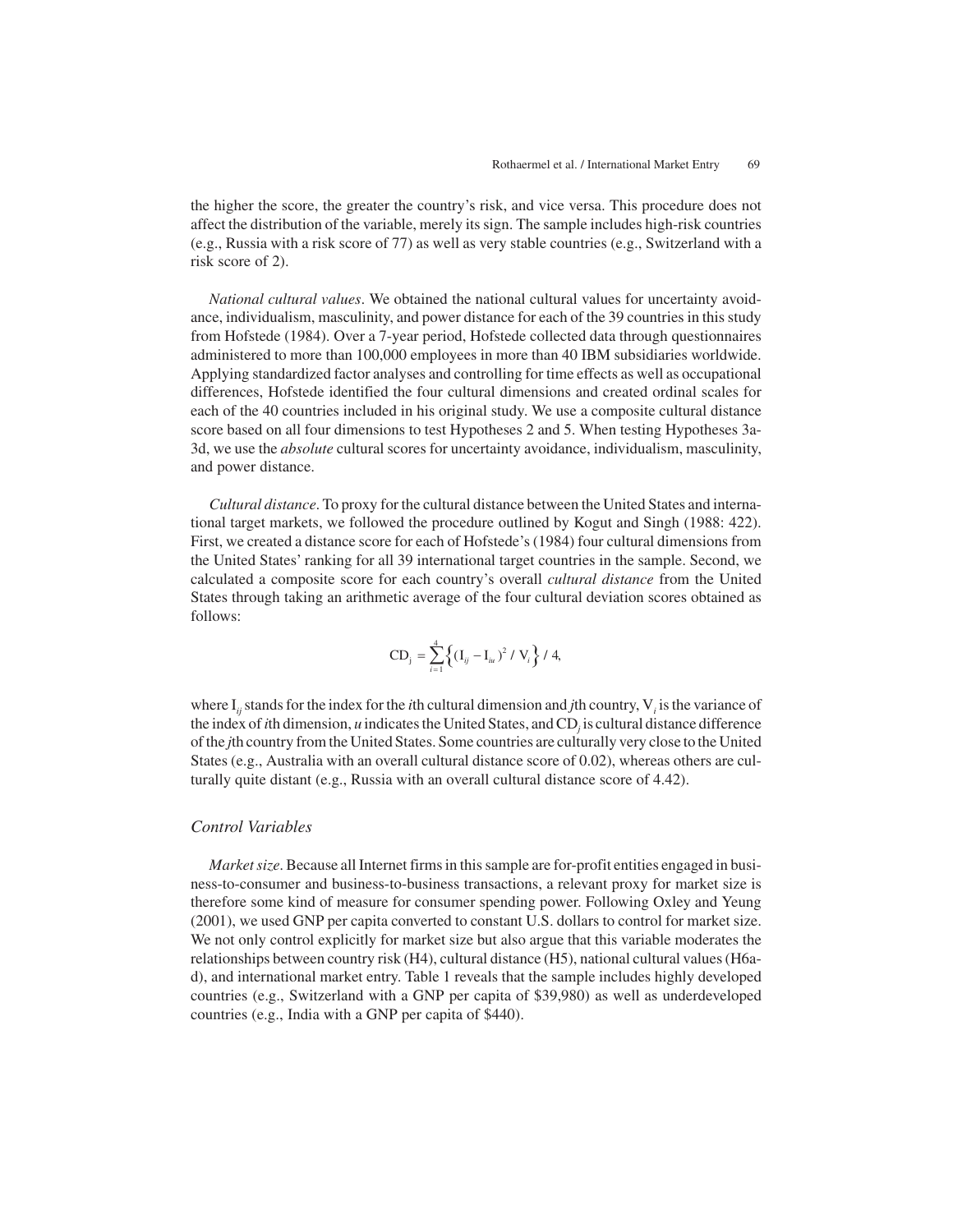*Technology infrastructure*. The technological infrastructure of a country is a necessary condition for e-commerce and therefore a critical control variable when studying international market entry of U.S. Internet firms. To create this construct, we used six variables that demonstrate a country's potential for Internet-related products and services (Oxley & Yeung, 2001). The variables are penetration rates per population of (a) telephones, (b) personal computers, (c) mobile phones, (d) cable television, (e) Internet users, and (f) credit/debit cards.

Because many of the six variables were, as expected, highly correlated, we conducted a factor analysis using principal components to identify fewer parsimonious constructs in the data set. The factor analysis of these data resulted in a single factor with an eigenvalue greater than 1.0. All six items used in the factor analysis exhibited strong loadings (greater than .50) on this single factor, and the factor accounted for 69.86% of the variance in the sample. We standardized each dimension and then took the arithmetic average of the six items loading on the single factor. Cronbach's alpha for this measure is .90.

The countries is this sample vary significantly with respect to their technological infrastructure. Norway has, with 57%, the highest overall technological penetration, whereas Indonesia has, with 1%, the lowest overall technological penetration.

*Firm-level factors*. To explicitly control for firm-level differences in predicting international market entry, we used *firm age* and *firm size*. We calculated firm age by subtracting a firm's founding year from the current year. We proxied *firm size* by average annual sales between 1997 and 2000. Arithmetic averages of financial data attenuate annual fluctuations and have been used in prior research (Rothaermel, 2001). We then performed a natural log transformation on the firm size variable to enhance the normality of the distribution.

*Firm- and industry-level fixed effects*. To control for unobserved firm- and industry-level heterogeneity, we included fixed effects in the regression analysis. To estimate *firm-level fixed effects*, we added an indicator variable for each firm and thus controlled for unmeasured differences across firms, which may explain differences in the dependent variable. To assess *industry-level fixed effects*, we inserted an indicator variable for each industry and thus controlled for unobserved differences across industries that may affect the likelihood of international market entry. Including firm- and industry-level fixed effects eliminates a potential bias in the regression coefficients in the event that any of the unspecified firm or industry effects are correlated with other regressors (Greene, 1997).

### *Estimation Procedure*

To examine the statistical relationship between the individual predictor variables and international market entry, we employed a logistic regression analysis. In this case, the dependent variable is binary (0, 1) and represents the differential odds of choosing one alternative (entry) relative to another (no entry). The model specification is as follows:

$$
\text{Log}_{e} \ (P_{\text{entry}(i,j)} / P_{\text{no entry}(i,j)}) = X_{ij} B,
$$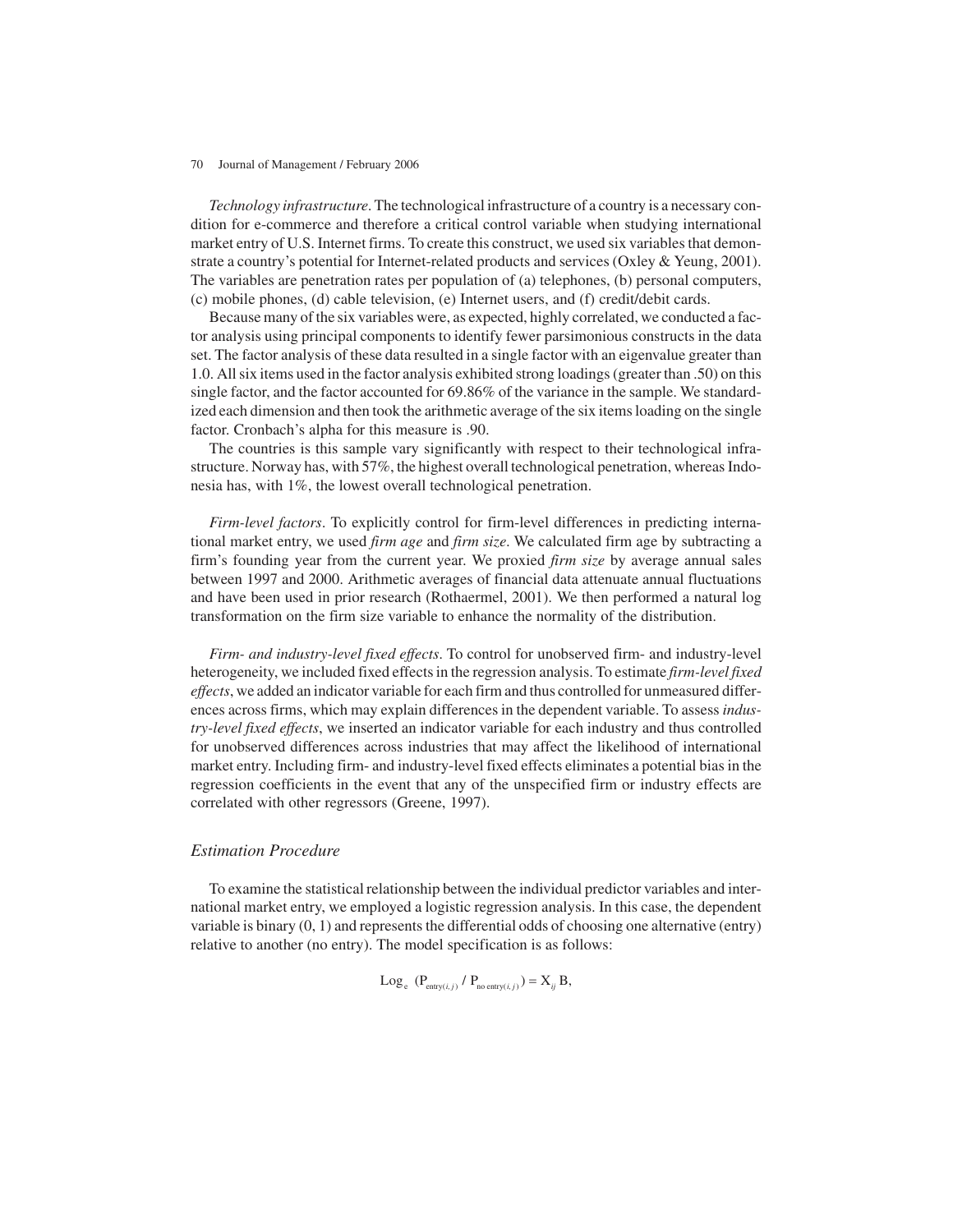where  $P_{\text{entry}(i,j)}$  is the probability that firm *i* will enter country *j*, and  $P_{\text{no entry}(i,j)}$  is the probability that firm *i* will not enter country *j*. X*i, j* is a vector of independent variables for each observation, and *B* is a vector of coefficients of the independent variables.

Hypotheses 4, 5, and 6a-6d suggest that market size moderates the relationship between country risk, cultural distance, national cultural values, and international market entry. Moderated regression is considered to be a relatively conservative method for examining interaction effects because the interaction terms are tested for significance after all lower-order effects have been entered into the regression equation. Moderation effects are supported if the model containing the interaction terms represent a statistically significant improvement over the model containing the direct effects only (Baron & Kenny, 1986). Furthermore, to interpret the results in a meaningful manner, we standardized all independent variables before entering them into the various logistical regression models. We standardized the independent variables prior to creating their cross products to test the moderating hypotheses (Cohen, Cohen, West, & Aiken, 2003).

#### **Results**

#### *Data Analytic Strategy*

Table 2 presents descriptive statistics and bivariate correlations, and Table 3 depicts the regression results. We applied a hierarchical logistic regression analysis. We first estimated a baseline model including the control variables for firm- and industry-level fixed effects, firm age, firm size, market size, and technological infrastructure (Model 1). This model is significant ( $\chi^2$  = 1,146.88, *p* < .001), and the pseudo *R*<sup>2</sup> statistic is .29. The ability of Model 1 to predict country entry correctly is 17%. In Model 2, we added the main-effects country risk, cultural distance, and the absolute cultural values for uncertainty avoidance, individualism, masculinity, and power distance. Model 2 is the fully specified direct-effects model. Adding the direct effects improves the model's fit compared to Model 1 ( $\Delta \chi^2$  = 339.30, 6 *df*, *p* < .001), and the pseudo  $R^2$  statistic is .37. Model 2's ability to predict country entry correctly is 28.1%.

In Model 3, the fully specified interaction effects model, we included the control variables; the direct effects for country risk, cultural distance, and the four cultural dimensions; and the six interaction effects between market size and country risk, cultural distance, and each of the four national cultural traits. Adding the interaction effects improves the model's fit significantly over and above the main-effects model displayed in Model 2 ( $\Delta \chi^2$  = 282.97, 6 *df*,  $p < .001$ ). Model 3's pseudo  $R^2$  statistic is .43, and its ability to predict country entry correctly is 36.2%.

#### *Direct Effects*

In Hypothesis 1, we posit that the higher the country risk in the international target country, the lower the probability of market entry by Internet firms. The results displayed in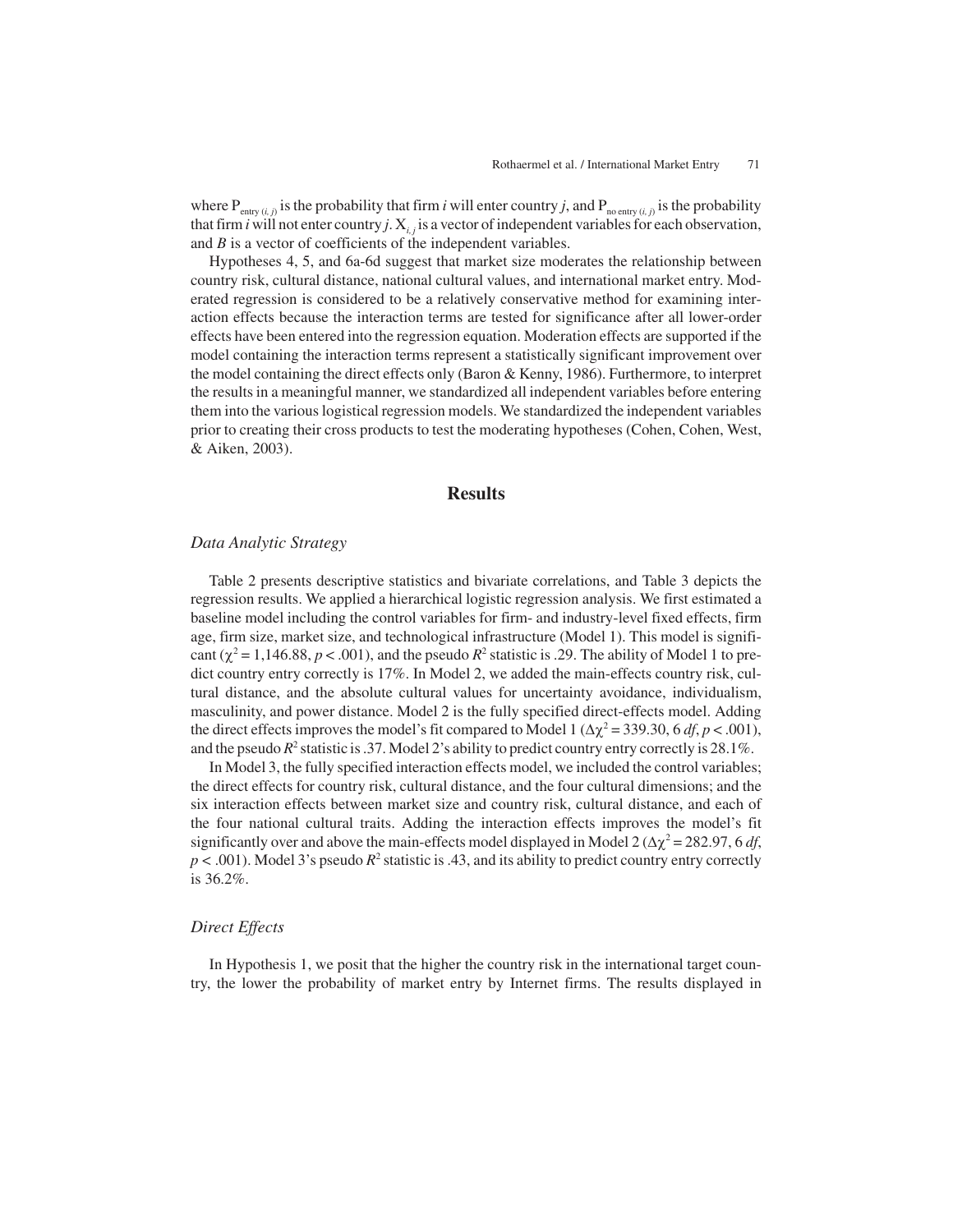| /ariable                        | $\mathbb{Z}$                                                                        | S <sub>D</sub>                                                                               | Minimum                                        | Maximum                      |                               | $\sim$   | 3        | 4          | 5                       | $\circ$ |                   | $\infty$        |            | $\overline{10}$ |
|---------------------------------|-------------------------------------------------------------------------------------|----------------------------------------------------------------------------------------------|------------------------------------------------|------------------------------|-------------------------------|----------|----------|------------|-------------------------|---------|-------------------|-----------------|------------|-----------------|
| . International market entry    |                                                                                     |                                                                                              |                                                |                              |                               |          |          |            |                         |         |                   |                 |            |                 |
|                                 | $0.12$<br>6.43                                                                      | $\frac{33}{3.88}$                                                                            |                                                |                              | $-0$                          |          |          |            |                         |         |                   |                 |            |                 |
| 2. Firm age<br>3. Firm size     | 226,491                                                                             | 1,202,559                                                                                    |                                                | 15,541,000                   |                               | $-20$    |          |            |                         |         |                   |                 |            |                 |
| 4. Market size                  | 14,474                                                                              | 1,619                                                                                        | $\frac{195}{26}$                               | 39,980                       |                               | $\odot$  | $\infty$ |            |                         |         |                   |                 |            |                 |
| 5. Technological infrastructure |                                                                                     |                                                                                              |                                                |                              | 용 <sub>적 </sub> 육 원 위 음 음 역 음 |          |          |            |                         |         |                   |                 |            |                 |
| 6. Country risk                 |                                                                                     |                                                                                              |                                                |                              |                               |          |          |            |                         |         |                   |                 |            |                 |
| 7. Cultural distance            | $\begin{array}{c} 29.33 \\ 27.95 \\ 21.11 \\ 66.67 \\ 50.62 \\ 50.8 \\ \end{array}$ | $\begin{array}{l} 18.63 \\ 20.31 \\ 21.28 \\ 1.58 \\ 21.41 \\ 22.54 \\ 21.24 \\ \end{array}$ | $1.33$<br>$1.30$<br>$1.30$<br>$1.30$<br>$1.50$ | 2623<br>2634<br>2634<br>2824 |                               | 888888   | 888888   | 9.88458775 | )<br>동육영육의 영<br>그 그 그 그 |         |                   |                 |            |                 |
| 8. Uncertainty avoidance        |                                                                                     |                                                                                              |                                                |                              |                               |          |          |            |                         |         |                   |                 |            |                 |
| 9. Individualism                |                                                                                     |                                                                                              |                                                |                              |                               |          |          |            |                         | ë së së | اء -<br>والحاج بن |                 |            |                 |
| 0. Masculinity                  |                                                                                     |                                                                                              |                                                |                              |                               |          |          |            |                         |         |                   | <u>ಜ್ರ ಕ</u> ್ಷ |            |                 |
| 1. Power distance               |                                                                                     |                                                                                              |                                                |                              |                               | $\infty$ |          |            |                         |         |                   |                 | <u>នុង</u> | Ŕ               |

**Descriptive Statistics and Bivariate Correlation Matrix** M  $\cdot$ r.  $\ddot{\zeta}$ **Table 2** vtietio ಕ Ŀ, J,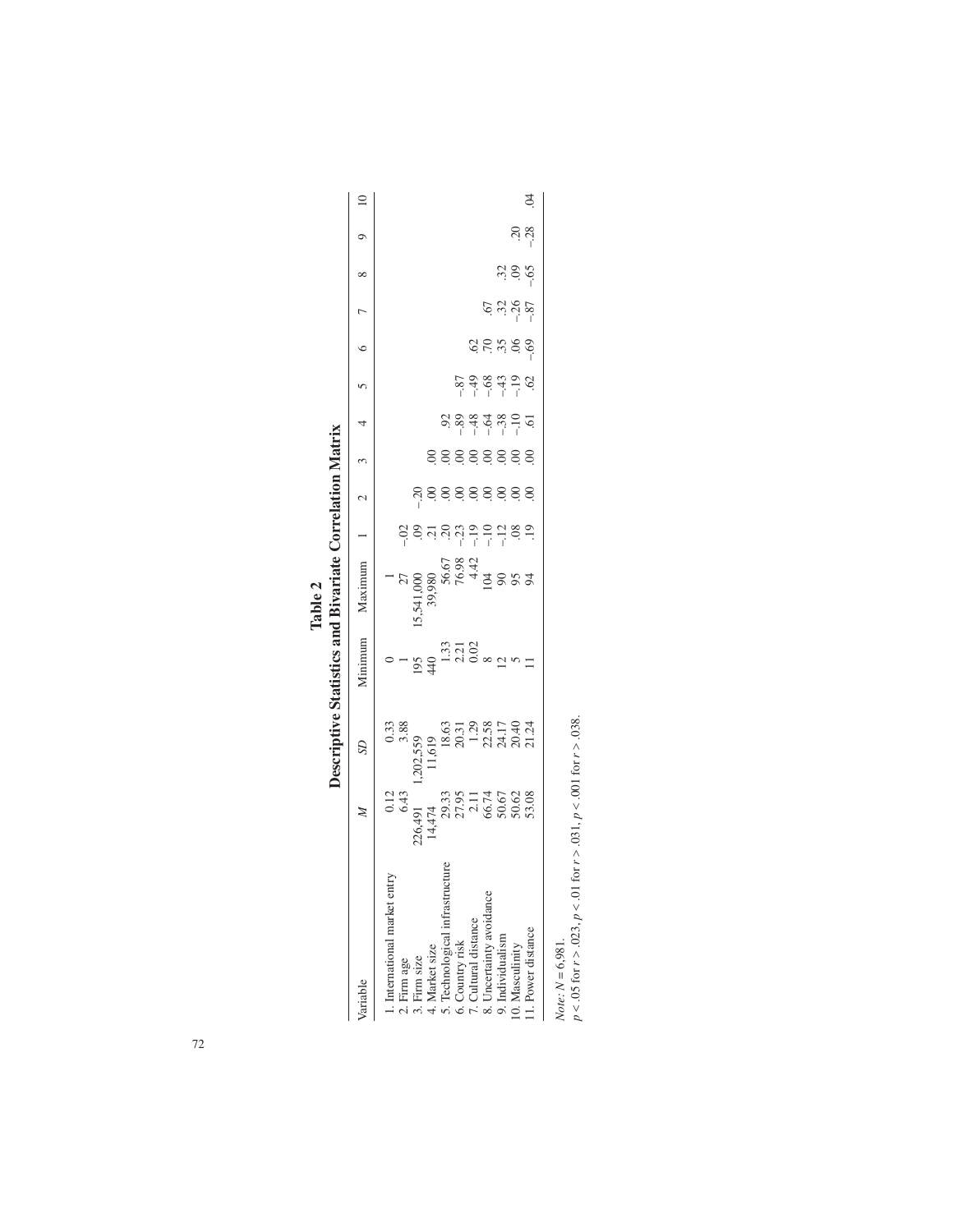| Results of Hierarchical Logistic Regression Predicting International Market Entry by U.S. Internet Firms |                     |        |                                                                             |        |                                  |                 |
|----------------------------------------------------------------------------------------------------------|---------------------|--------|-----------------------------------------------------------------------------|--------|----------------------------------|-----------------|
|                                                                                                          | Baseline<br>Model 1 |        | Main Effects<br>Model 2                                                     |        | Interaction Effects<br>Model 3   |                 |
| Independent Variables                                                                                    | B                   | Exp(B) | B                                                                           | Exp(B) | B                                | $\text{Exp}(B)$ |
|                                                                                                          |                     |        |                                                                             |        |                                  |                 |
| Constant                                                                                                 | $21.39***$          |        | $21.69***$                                                                  |        | $-21.27***$                      |                 |
| Firm-level fixed effects                                                                                 | Included            |        | Included                                                                    |        | Included                         |                 |
| Industry-level fixed effects                                                                             | Included            |        | Included                                                                    |        | Included                         |                 |
| Controls                                                                                                 |                     |        |                                                                             |        |                                  |                 |
| Firm age                                                                                                 | (1.125)<br>$-0.013$ | 0.99   | $-0.012$                                                                    | 0.99   | $-0.009$                         | 1.01            |
| Firm size                                                                                                | $-1.910$            | 0.15   | (1.138)<br>$-1.956$                                                         | 0.14   | (1.168)                          | 0.13            |
|                                                                                                          | (1.927)             |        | (1.950)                                                                     |        |                                  |                 |
| Market size                                                                                              | $0.530***$          | 1.70   | $\begin{array}{c} -0.172^{4} \\ -0.124) \\ 0.234^{*} \\ 0.121) \end{array}$ | 0.84   | $-2.056$<br>(1.998)<br>1.583***  | 4.87            |
|                                                                                                          | (0.093)             |        |                                                                             |        |                                  |                 |
| Technology infrastructure                                                                                | $0.260**$           | 1.30   |                                                                             | 1.26   | $(0.420)$<br>-0.208              | 0.81            |
|                                                                                                          | (0.097)             |        |                                                                             |        | (0.144)                          |                 |
| Main effects                                                                                             |                     |        |                                                                             |        |                                  |                 |
| $1($ $\left($ $\right)$<br>Country risk, Hypothesis                                                      |                     |        | $-1.191***$                                                                 | 0.30   | 0.082                            | 1.09            |
|                                                                                                          |                     |        |                                                                             |        |                                  |                 |
| Cultural distance, Hypothesis 2 (-)                                                                      |                     |        | $(0.152)$<br>-0.292**                                                       | 0.75   | $(0.330)$<br>$-0.828***$         | 0.44            |
|                                                                                                          |                     |        | (0.123)                                                                     |        | $(0.231)$<br>$-0.634***$         |                 |
| Uncertainty avoidance, Hypothesis 3a (-)                                                                 |                     |        | $-0.249***$<br>(0.048)                                                      | 0.78   | (0.093)                          | 0.53            |
| Individualism, Hypothesis 3b (+)                                                                         |                     |        | $0.182^{\dagger}$                                                           | 1.20   |                                  | 0.81            |
|                                                                                                          |                     |        | (0.118)                                                                     |        |                                  |                 |
| Masculinity, Hypothesis 3c (+)                                                                           |                     |        | $0.301***$                                                                  | 1.35   | $-0.208$<br>$(0.229)$<br>$0.040$ | 1.04            |
|                                                                                                          |                     |        | (0.053)                                                                     |        | (0.110)                          |                 |
| Power distance, Hypothesis 3d (-)                                                                        |                     |        | $0.707***$                                                                  | 2.03   | $0.923***$                       | 2.52            |
|                                                                                                          |                     |        | (0.074)                                                                     |        | (0.138)                          |                 |
|                                                                                                          |                     |        |                                                                             |        |                                  | (continued)     |

**Table 3**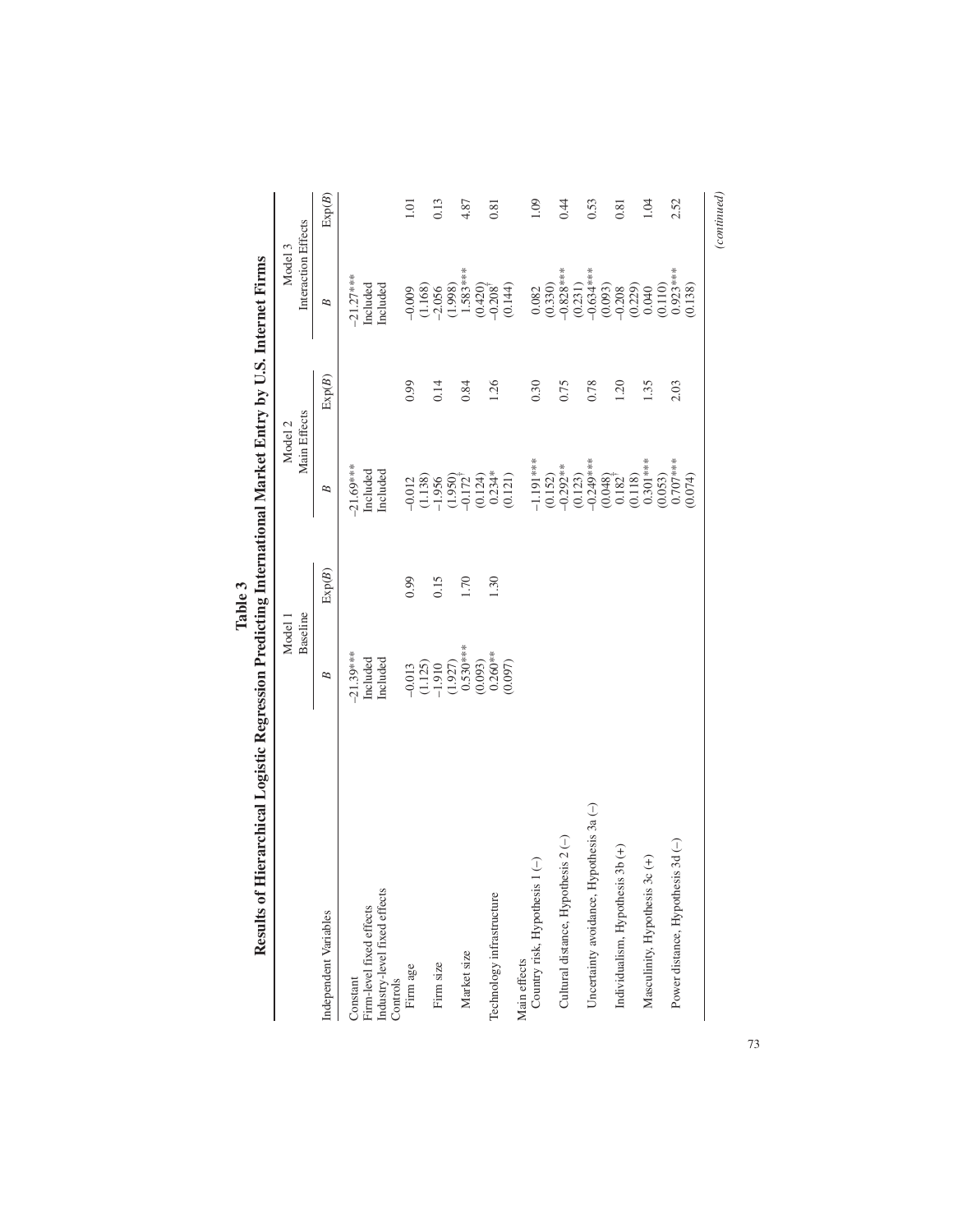|                                                                      |                        | Table 3 (continued) |                          |          |                                                                   |        |
|----------------------------------------------------------------------|------------------------|---------------------|--------------------------|----------|-------------------------------------------------------------------|--------|
|                                                                      | Model 1                |                     | Model 2                  |          | Model 3                                                           |        |
|                                                                      | Baseline               |                     | Main Effects             |          | Interaction Effects                                               |        |
| Independent Variables                                                | B                      | Exp(B)              | B                        | Exp(B)   | B                                                                 | Exp(B) |
| Market Size × Country Risk, Hypothesis 4 (+)<br>Interaction effects  |                        |                     |                          |          | $1.466***$                                                        | 4.33   |
| Market Size × Cultural Distance, Hypothesis 5 (+)                    |                        |                     |                          |          | (0.319)                                                           | 3.06   |
| Market Size × Uncertainty Avoidance, Hypothesis 6a (+)               |                        |                     |                          |          | 1.118***<br>(0.164)<br>(0.163*<br>(0.091)<br>2.054***<br>2.054*** | 0.85   |
| Market Size × Individualism, Hypothesis 6b (+)                       |                        |                     |                          |          |                                                                   | 7.80   |
| Market Size × Masculinity, Hypothesis 6c (+)                         |                        |                     |                          |          | $0.755***$<br>$(0.095)$                                           | 2.13   |
| Market Size × Power Distance, Hypothesis 6d (+)                      |                        |                     |                          |          | $0.245*$<br>(0.124)                                               | 1.28   |
| $\frac{2}{\Delta \chi^2}$                                            | 1,146.88***            |                     | 1,486.18***<br>339.30*** | $\rho$ 9 | 282.97***<br>1,769.15***                                          | 999    |
| $-2\log$ likelihood<br>Pseudo $R^2$                                  | 4,009.03<br>$\ddot{5}$ |                     | 3,669.72<br>.37          |          | 3,386.76<br>43                                                    |        |
| $\%$ of international market entry predicted correctly               | 17.0                   |                     | 28.1                     |          | 36.2                                                              |        |
| <i>Note:</i> $N = 6,981$ , standard errors in parentheses.<br>p < 10 |                        |                     |                          |          |                                                                   |        |

**Table 3 (continued)** tin Table 3 (con

.10

\**p* .05 \*\**p*

 .01 \*\*\**p* .001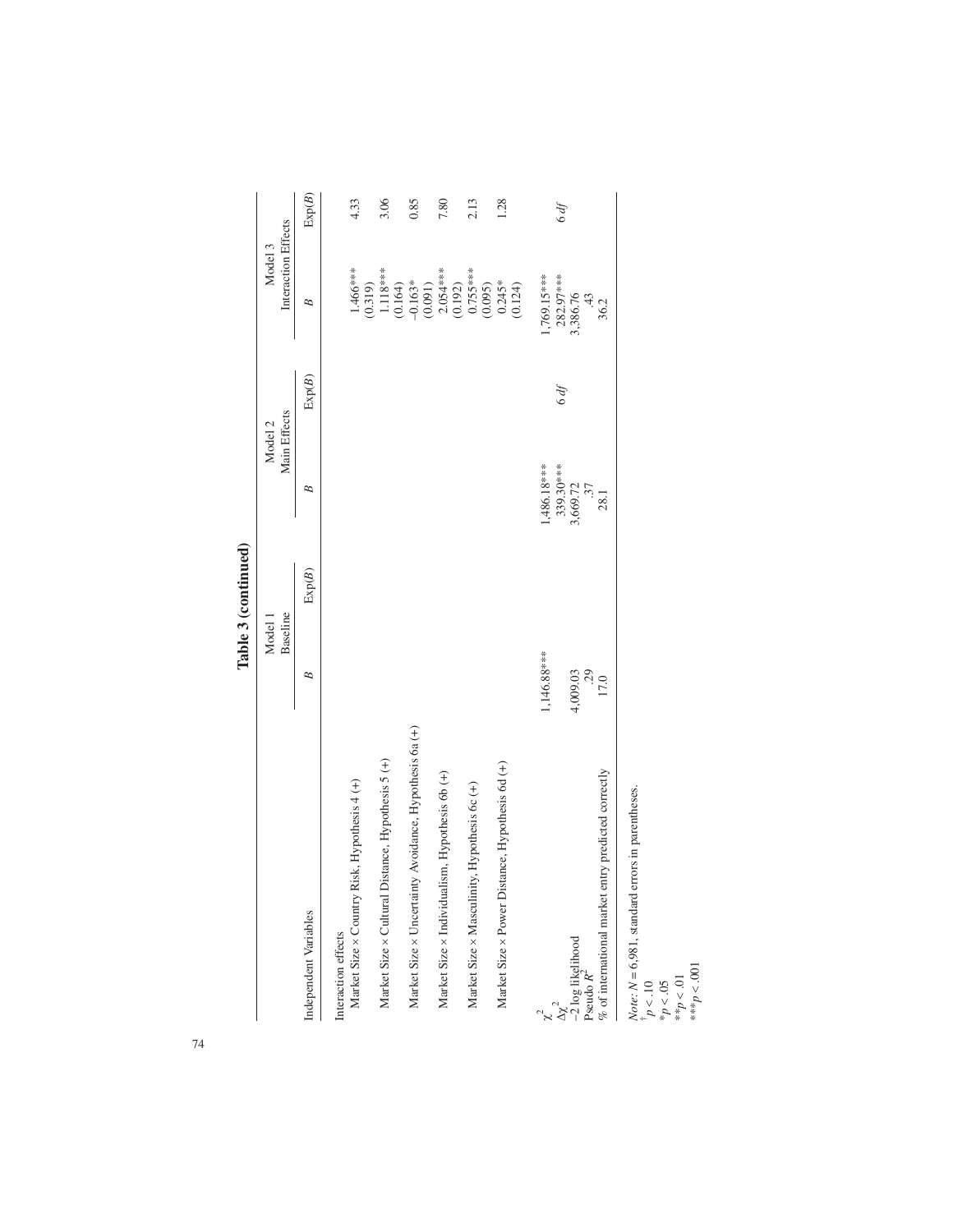Model 2 indicate that the main effect for country risk is negative and statistically significant  $(p < .001, \beta = 0.30)$ . We therefore accept Hypothesis 1.

In Hypothesis 2, we advance the notion that the greater the cultural distance between the United States and the international target country, the lower the probability of market entry by U.S. Internet firms. The coefficient for cultural distance is negative and significant ( $p < .001$ ,  $\beta = 0.75$ , Model 2), which provides support for Hypothesis 2.

In Hypothesis 3a-3d, we investigate the effect of the absolute cultural values uncertainty avoidance, individualism, masculinity, and power distance on international market entry. These predictions are assessed in Model 2, which allows us to test these hypotheses while explicitly controlling for overall cultural distance, among other factors. In Hypothesis 3a, we posit that the greater the uncertainty avoidance in the international target country, the lower the probability of market entry by Internet firms. The results indicate that uncertainty avoidance is negative and significant ( $p < .001$ ,  $\beta = 0.78$ ). In Hypothesis 3b, we suggest that the greater the individualism in the international target country, the greater the probability of market entry by Internet firms. We find that individualism is positive and marginally significant ( $p < .10$ ,  $\beta =$ 1.20). In Hypothesis 3c, we argued that the greater the masculinity in the international target country, the greater the probability of market entry by Internet firms. The results reveal that masculinity is positive and significant ( $p < .001$ ,  $\beta = 1.35$ ). In Hypothesis 3d, we suggest that the greater the power distance in the international target country, the lower the probability of market entry by Internet firms. Contrary to our prediction, the coefficient for power distance is positive and significant ( $p < .001$ ,  $\beta = 2.03$ ), suggesting that countries characterized by higher power distance appear to be more attractive for entry by Internet firms. Taken together, we find support for Hypotheses 3a-3c, whereas we fail to find support for Hypothesis 3d.

#### *Interaction Effects*

In Hypothesis 4, we suggest that the size of the international market moderates the negative relationship between country risk and the probability of market entry by Internet firms in such a fashion that this relationship is stronger for smaller markets than for larger markets. As depicted in Model 3, the interaction term between market size and country risk is positive and significant ( $p < .001$ ,  $\beta = 4.33$ ) and thus provides support for Hypothesis 4.

In Hypothesis 5, we predict that the size of the international market moderates the negative relationship between cultural distance and the probability of market entry by U.S. Internet firms in such a fashion that this relationship is stronger for smaller markets than for larger markets. In Model 3, the interaction between market size and cultural distance is positive and significant ( $p < .001$ ,  $\beta = 3.06$ ) and thus provides support for Hypothesis 5.

To gain further insights into the nature of how market size moderates the relationships between country risk, cultural distance, and likelihood of market entry, we plotted the significant interaction effects obtained in Model 3, using the convention of one standard deviation above and below the mean for the interacting variables (Cohen et al. 2003). We restrict ourselves to these two interaction plots because of space constraints. Figure 2a, which depicts the interaction between market size and country risk, reveals that the relationship between country risk and international market entry is negative for small-size markets, whereas it is positive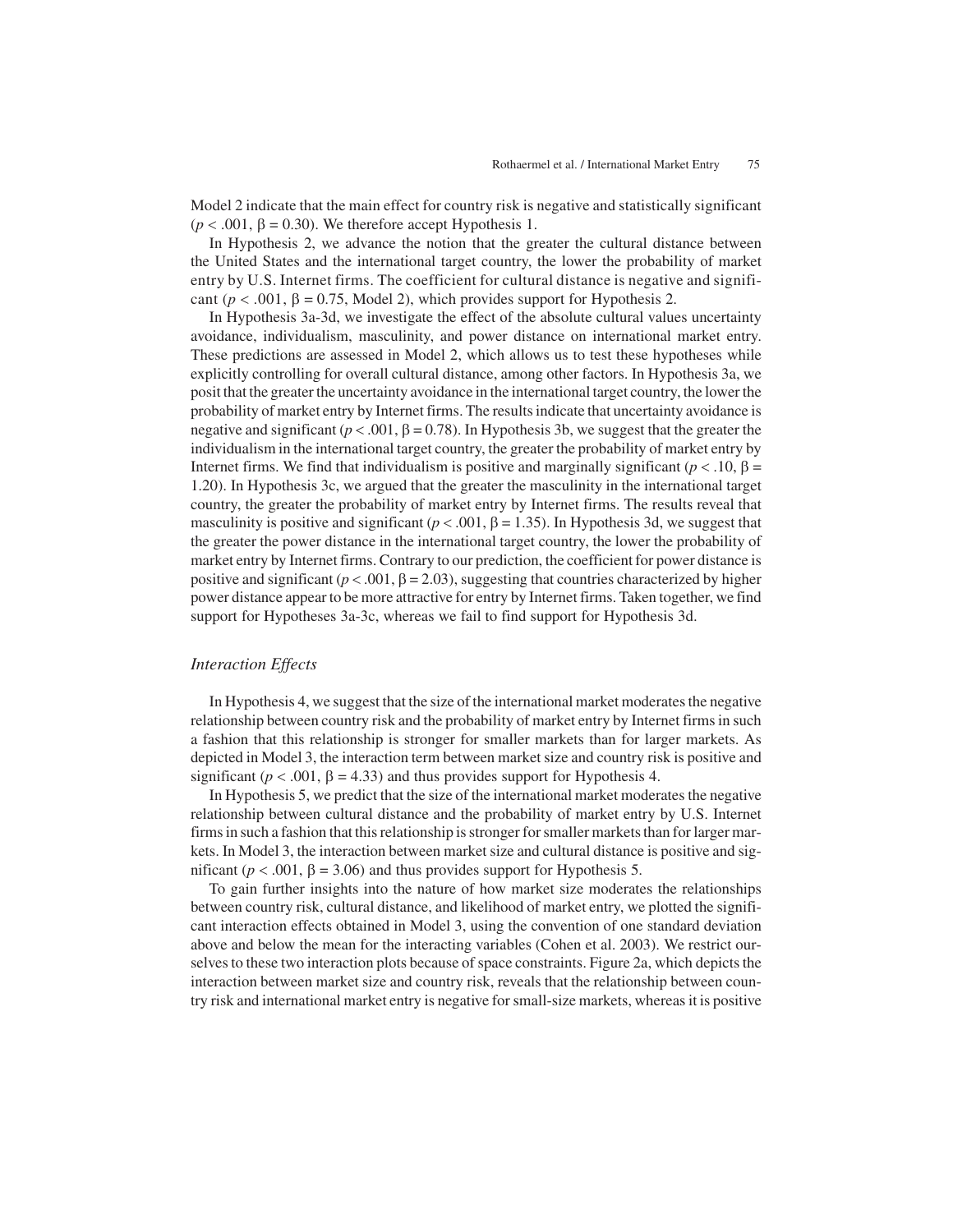



(b) Moderating Effect of Market Size on the Relationship Between Cultural Distance and International Market Entry (b) Moderating Effect of Market Size on the Relationship Between Cultural Distance and International Market Entry

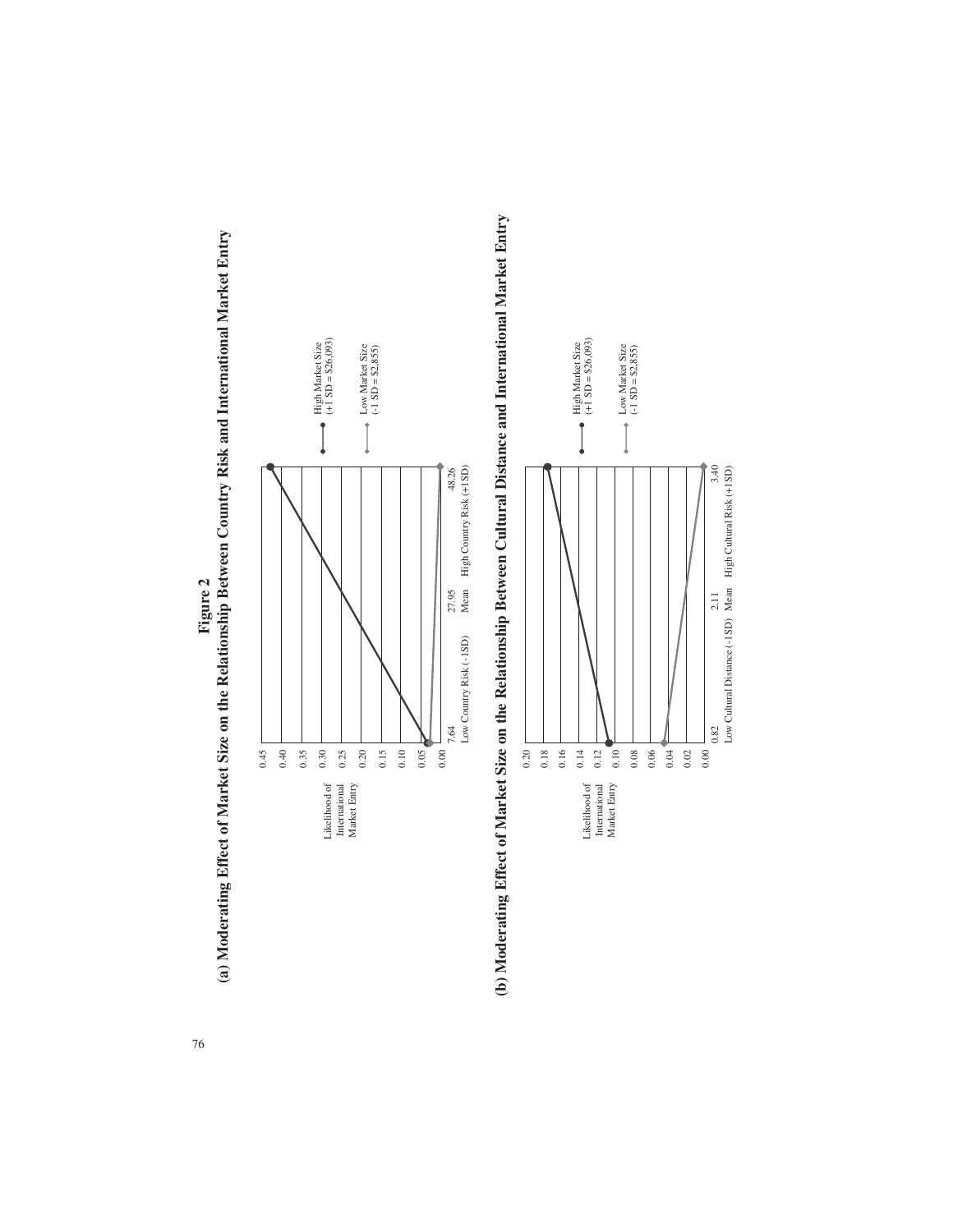for large-size markets. Figure 2b, which depicts the moderating effect of market size on the relationship between cultural distance and international market entry, shows that the relationship between cultural distance is negative when the international target market is small but positive when the international market is large. Both figures highlight the fact that market size appears to fully moderate the negative relationships between country risk, cultural distance, and international market entry.

In Hypothesis 6a, we posit that market size moderates the negative relationship between uncertainty avoidance in the international target country and the probability of market entry in such a fashion that this relationship is stronger for smaller markets than for larger markets. The results in Model 3 indicate that the interaction between market size and uncertainty avoidance is negative and significant ( $p < .05$ ,  $\beta = 0.85$ ). Contrary to our expectations, it appears that the negative relationship between uncertainty avoidance and likelihood of market entry is stronger for large-size markets than for small-size markets. We thus fail to find support for Hypothesis 6a.

In Hypothesis 6b, we state that market size moderates the positive relationship between individualism in the international target country and the probability of market entry in such a fashion that this relationship is stronger for larger markets than for smaller markets. The results in Model 3 indicate that the interaction between market size and individualism is positive and significant ( $p < .001$ ,  $\beta = 7.80$ ). Thus, we find support for Hypothesis 6b.

In Hypothesis 6c, we posit that market size moderates the positive relationship between masculinity in the international target country and the probability of market entry in such a fashion that this relationship is stronger for larger markets than for smaller markets. The results in Model 3 show that the interaction between market size and masculinity is positive and significant ( $p < .001$ ,  $\beta = 2.13$ ) and thus provide support for Hypothesis 6c.

In Hypothesis 6d, we suggest that market size moderates the negative relationship between power distance in the international target country and the probability of market entry in such a fashion that this relationship is stronger for smaller markets than for larger markets. Contrary to our prediction, we found that power distance has a significant positive effect on the likelihood of market entry (Model 2). When interacting power distance with market size, the results in Model 3 reveal that this positive effect appears to be stronger for large-size markets than for small-size markets ( $p < .05$ ,  $\beta = 1.28$ ). Because the underlying direct-effect hypothesis between power distance and probability of market entry has the opposite sign than predicted, we fail to find support for Hypothesis H6d.

#### **Discussion**

The question of how internationally expanding firms choose the markets they enter has attracted sustained attention from the scholarly community (Werner, 2002). Prior research, however, has focused primarily on large multinational enterprises seeking foreign markets. Research on the choice of international markets by entrepreneurial start-ups has been relatively sparse (Zahra et al., 2000). To address this gap, we used the entrepreneurial context of U.S. Internet firms. We suggested a theoretical model predicting market entry by U.S. Internet firms in which country risk, cultural distance, the level of uncertainty avoidance, and power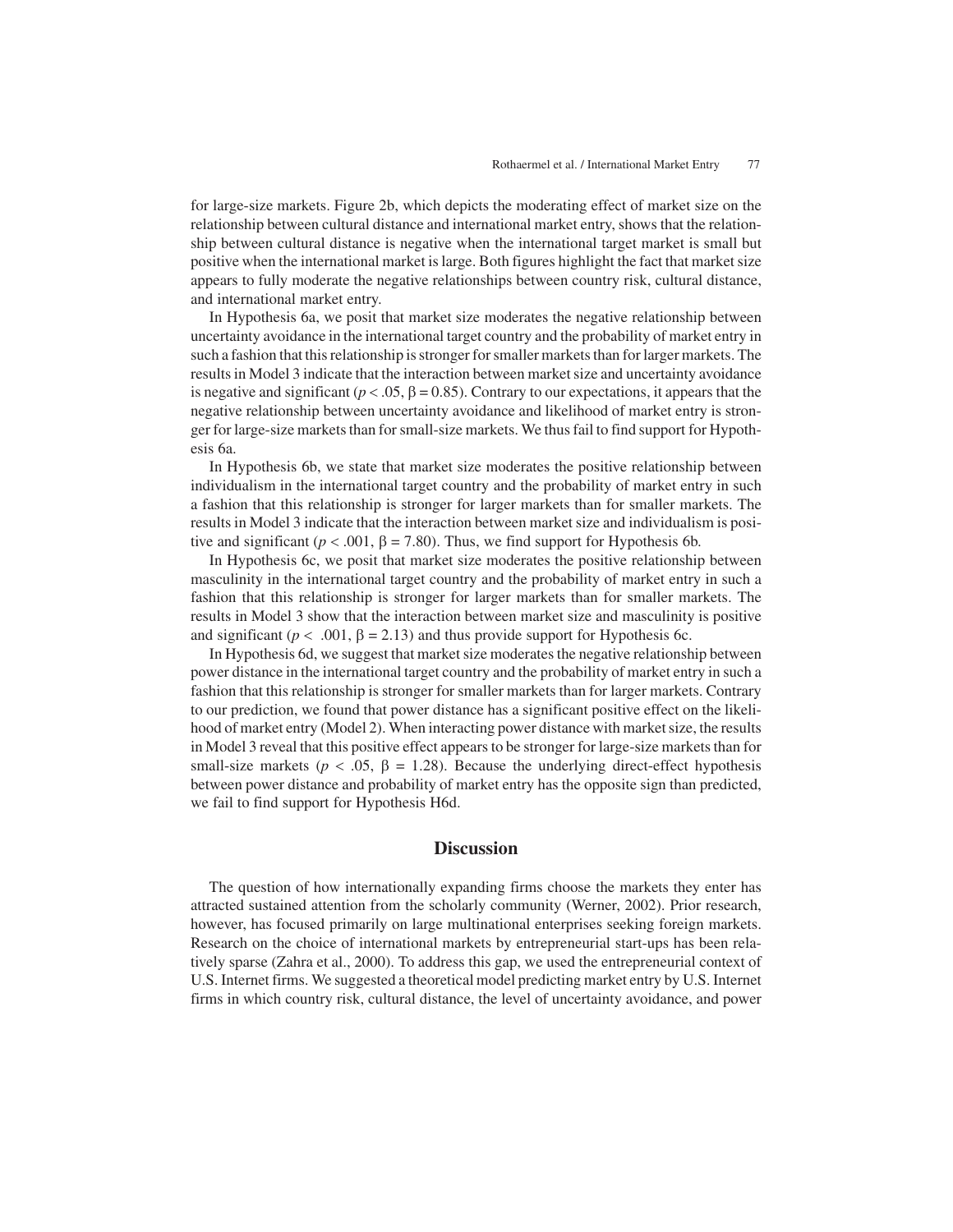distance in the international target market are proposed to each have a negative direct effect on the likelihood of international market entry. In contrast, we hypothesized that a societys level of individualism and masculinity each have a positive direct effect on the probability of international market entry.

In a next step, we added a contingency element to this theoretical model. We proposed that the size of the international target market reduces the negative direct effects of country risk, cultural distance, uncertainty avoidance, and power distance on market entry, while it enhances the positive direct effects of individualism and masculinity on market entry (Figure 1). We tested this contingency model of international market entry on a sample of close to 7,000 country entry decisions undertaken by 179 U.S. Internet companies. We found support for most of our predictions.

Clearly, the result that country risk has a negative effect on the likelihood of international market entry resonates with prior research. Other results, however, are more novel, particularly given the Internet context of this study. Prior research has mainly focused on overall cultural distance when analyzing entry mode (Kogut & Singh, 1988), foreign direct investment (Loree & Guisinger, 1995), foreign subsidiary compensation strategy (Roth & O'Donnell, 1996), joint venture dissolution (Park & Ungson, 1997), cross-border acquisition performance (Morosini, Shane, & Singh, 1998), and performance in international strategic alliances (Luo, 2002). In contrast, we hypothesized and found support for an effect of national culture on the likelihood of international market entry *above and beyond* cultural distance and a host of other control variables spanning the firm, industry, and country level.

Different cultural dimensions appear to have an independent effect on international market entry by Internet firms. In line with our theoretical predictions, we found that the level of uncertainty avoidance inherent in an international target market had a negative effect on the probability of market entry by Internet firms, whereas both a society's level of individualism and masculinity each had a positive effect on the probability of market entry. It seems that the behavior of Internet firms is indeed somewhat unique as the international market entry decisions by these firms appear to be not only influenced by overall cultural distance to the United States, as highlighted in prior studies on foreign direct investment, but also by more finegrained, national cultural dimensions themselves. It appears that certain cultural attributes are more conducive to Internet-mediated business above and beyond cultural distance, whereas others are not. Individualism and masculinity appear to be cultural values that Internet firms can leverage with their technology, business models, and processes, whereas uncertainty avoidance is a cultural value that appears to impede Internet-mediated transactions. We submit that the finding that certain absolute cultural values, independent of cultural distance, influence entry decisions by Internet firms constitutes a theoretical contribution.

When testing the moderating effect of market size on the relationships between country risk, cultural distance, and national cultural values on international market entry, we found that market size exhibits a positive moderating effect on all of these relationships, except on the relationship between uncertainty avoidance and market entry. The potential upside of large-size international markets entices managers to accept the uncertainty inherent in highrisk or culturally distant countries. Indeed, the relationship between country risk and likelihood of entry and that between cultural distance and market entry is positive for large-size international target markets (Figure 2). Therefore, market size appears to fully negate any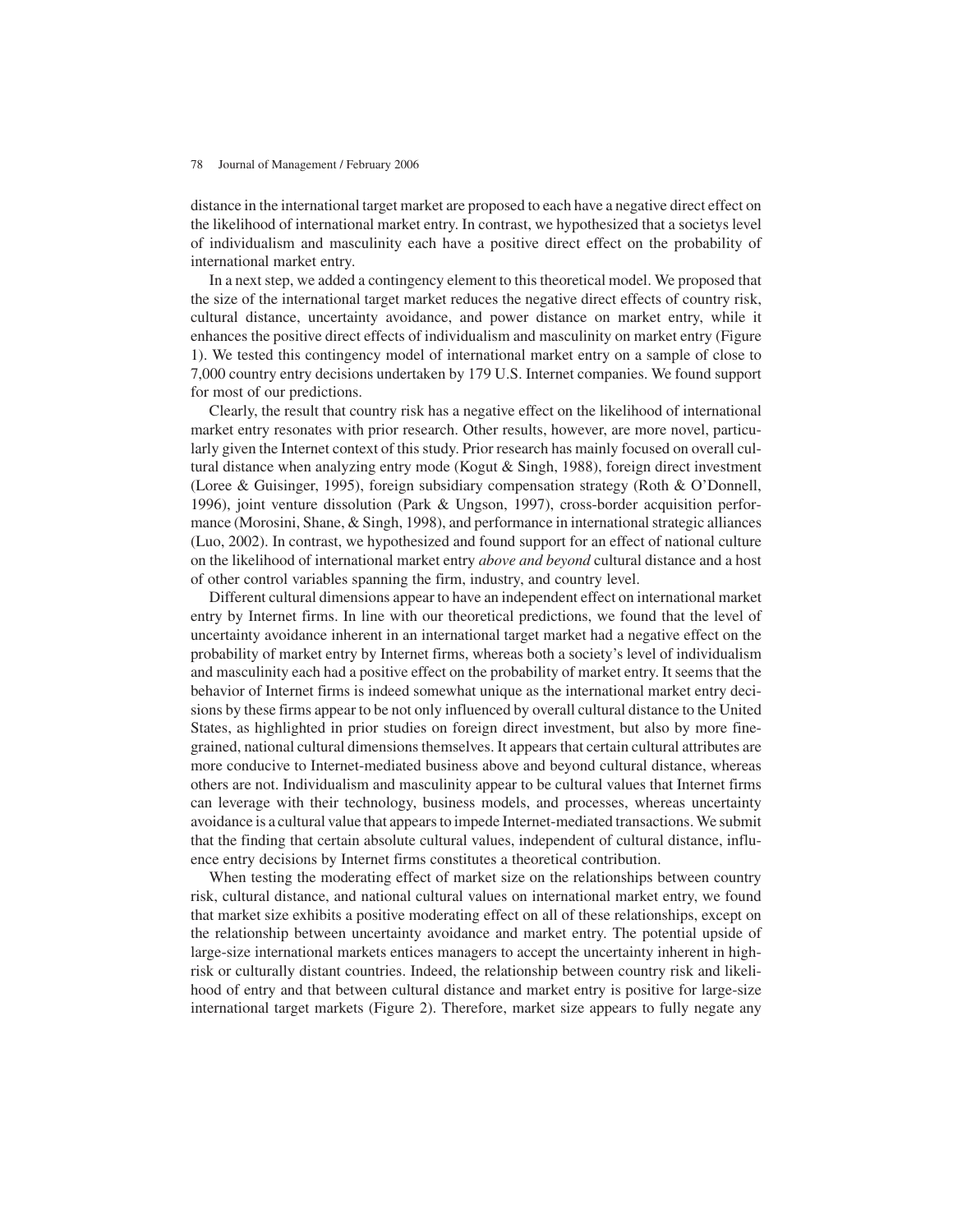effects that country risk or cultural distance may have on the likelihood of market entry by U.S. Internet firms. In addition, market size also appears to amplify the positive effects of national cultural traits like individualism and masculinity on the likelihood of market entry. Large-size markets appear to be especially attractive for market entry when they exhibit cultural traits like individualism and masculinity that seem to be conducive to Internet business.

Taken together, these findings seem to suggest that market size moderates the relationships between country risk, cultural distance, national cultural values, and market entry. Market size, then, appears to be one of the closing distance mechanisms that need to be considered when attempting to predict international market entry (Shenkar, 2001: 529). International market entry, therefore, appears to be a complex, multidimensional phenomenon that should not be approached through simple direct-effect models as done frequently in prior research.

## *Limitations and Future Research*

This study contains several limitations, which in turn provide opportunities for future research. Although Hofstede's (1984) seminal work on culture has been used in numerous prior studies, it has been criticized (Shenkar, 2001). Even though some of the criticism appears valid, we suggest that the use of Hofstede's cultural indices is actually a conservative one in this study. This in particular holds true for assessing the impact of the absolute cultural values developed by Hofstede, while explicitly controlling for cultural distance through inclusion of the Kogut-Singh (1988) index. If the Hofstede indices were poor constructs, we would have not found statistically significant results with the predicted signs for three of the four cultural dimensions. Indeed, we are in agreement with Shenkar (2001) and encourage future researchers to focus on the individual dimensions of national culture to produce richer theoretical models that aid in our understanding of various aspects in international management.

Although we assessed international market entry by U.S. Internet firms at one point in time, studying the timing and sequencing of international expansion by entrepreneurial ventures appears to be an especially fruitful avenue for future research. Besides deductive quantitative studies, we are also in need of inductive qualitative work that aids our theoretical understanding of the process of internationalization, especially in the entrepreneurial context.

We study the decision to enter foreign markets. One critical question for strategic management research is how these entry decisions might influence firm performance. Are Internet firms that expand internationally more successful? If so, is there a preferred order or grouping of countries that should be entered, perhaps moderated by industry context? Are Internet firms more successful in some foreign markets than others depending on the cultural characteristics of these markets? Generating insights into the performance implications of these decisions would be particularly valuable.

#### *Managerial Implications*

Within the Internet context, it appears that national cultural values are important guideposts for internationalization decisions above and beyond cultural distance. This seems somewhat counterintuitive, yet it does make sense when understanding the Internet as a radical process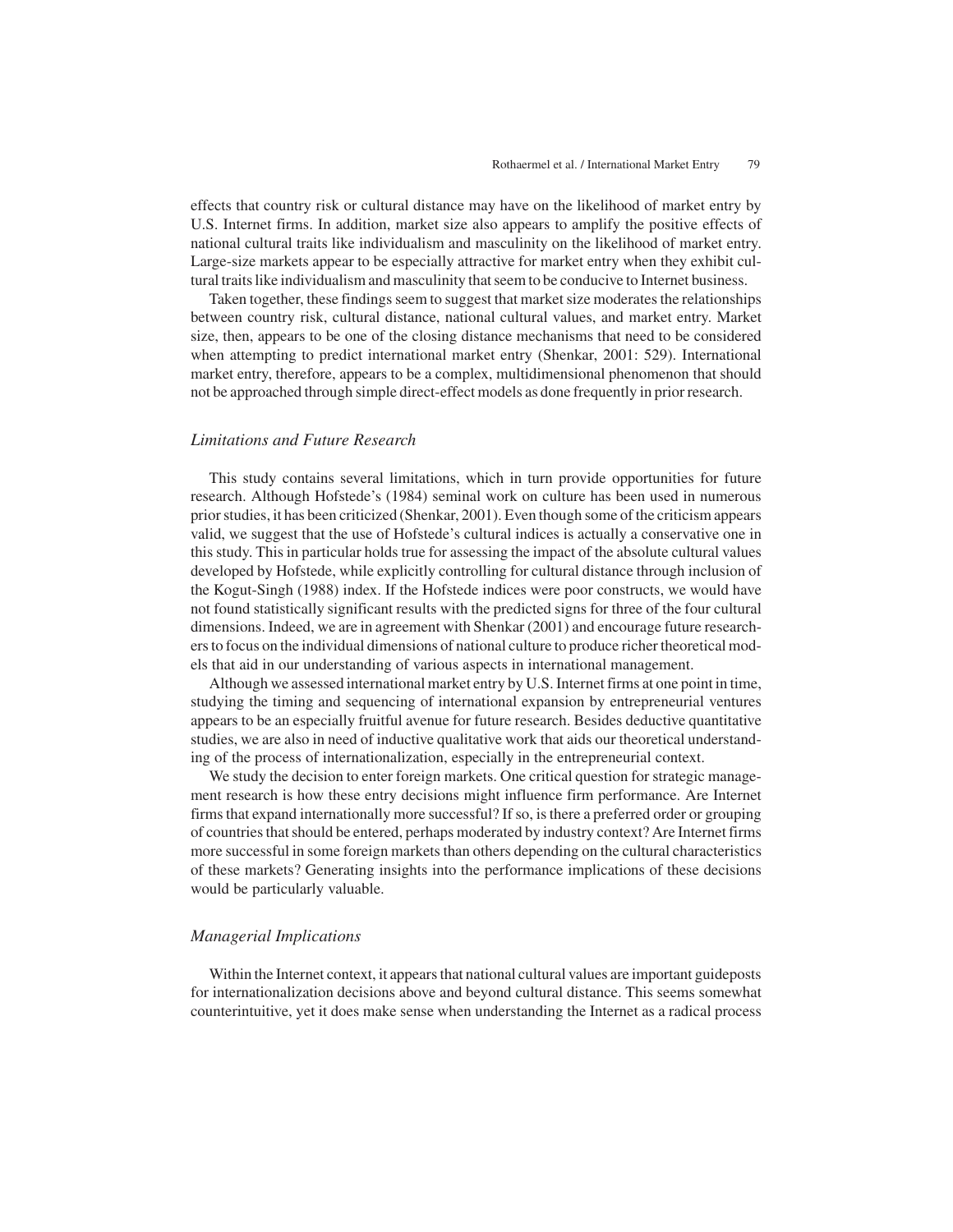innovation that significantly reshapes the way we interact with one another and conduct business. Managers of Internet firms should strive to leverage supportive cultural values like individualism and masculinity, while attempting to mitigate detrimental cultural values like uncertainty avoidance. Large-size international markets appear to allow managers to benefit from supportive cultural values to their fullest extent, and they also seem to be attractive enough to accept the risks inherent in international expansion.

## **References**

- Baron, R., & Kenny, D. 1986. The moderator-mediator variable distinction in social psychological research: Conceptual, strategic and statistical considerations*. Journal of Personality and Social Psychology*, 51: 1173-1182.
- Bellman, S., Johnson, E. J., Kobrin, K. J., & Lohse, G. L. 2000.*An international survey of concerns about Internet privacy and security*. Working paper, University of Pennsylvania, Wharton School.
- Cohen, P., Cohen, J., West, S. G., & Aiken, L. S. 2003. *Applied multiple regression/correlation analysis for the behavioral sciences* (3rd ed.). Hillsdale, NJ: Lawrence Erlbaum.
- Cosset, J.-C., & Roy, J. 1991. The determinants of country risk ratings. *Journal of International Business Studies*, 22: 135-142.

Dalton, G. 1999. Overseas fraud finder. *InformationWeek*, 27: 282-283.

Davidson, W. 1980. The location of foreign direct investment activity: Country characteristics and experience effects. *Journal of International Business Studies*, 11: 9-22.

Demers, E., & Lev, B. 2001. A rude awakening: Internet value drivers in 2000. *Review of Accounting Studies*, 6: 331- 360.

- Dess, G. G., Gupta, A., Hennart, J.-F., & Hill, C. W. L. 1995. Conducting and integrating strategy research at the international, corporate, and business levels: Issues and directions. *Journal of Management*, 21: 357-393.
- Dewett, T., & Jones, G. 2001. The role of information technology in the organization: A review, model, and assessment. *Journal of Management*, 27: 313-346.
- Dollinger, M. J., & Golden, P. A. 1992. Interorganizational and collective strategies in small firms: Environmental effects and performance. *Journal of Management*, 18: 695-715.
- Euromoney. 2000. March. Euromoney Institutional Investor PLC, London, UK.
- Greene, W. H. 1997. *Econometric analysis* (3rd ed.). Upper Saddle River, NJ: Prentice Hall.

Gudykunst, W. B., & Ting-Toomey, S. 1988. *Culture and interpersonal communication*. Newbury Park, CA: Sage. Hall, E. T. 1976. *Beyond culture*. Garden City, NY: Anchor.

- Hofstede, G. H. 1984. *Culture's consequences. International differences in work-related values*. Beverly Hills, CA: Sage.
- Jarvenpaa, S. L., & Tractinsky N., 1999. Consumer trust in an Internet store: A cross cultural validation. *Journal of Computer-Mediated Communication* 5 (2). http://www.ascusc.org/jcmc/vol5/issue2/.
- Kasper-Fuehrer, E. C., & Ashkanasy. 2001. Communicating trustworthiness and building trust in interorganizational virtual organizations. *Journal of Management*, 27: 235-254.
- Kluckhohn, F. R., & Strodtbeck, F. L. 1961. *Variations in value orientations*. Evanston, IL: Row, Petersen, & Co.
- Kogut, B., & Singh, H. 1988. The effect of national culture on the choice of entry mode. *Journal of International Business Studies*, 19: 411-432.
- Kotha, S., Rajgopal, S., & Venkatachalam, M. 2004. The role of online buying experience as a competitive advantage: Evidence from third-party ratings for e-commerce firms. *Journal of Business*, 77(2): S109-S133.
- Kotha, S., Rindova, V. P., & Rothaermel, F. T. 2001. Assets and actions: Firm-specific factors in the internationalization of U.S. Internet firms. *Journal of International Business Studies*, 32: 769-791.
- Loree, D. W., & Guisinger, S. E. 1995. Policy and non-policy determinants of U.S. equity foreign direct investment. *Journal of International Business Studies*, 26: 281-299.
- Luo, Y. 2001. Determinants of local responsiveness: Perspectives from foreign subsidiaries in an emerging market. *Journal of Management*, 27: 451-477.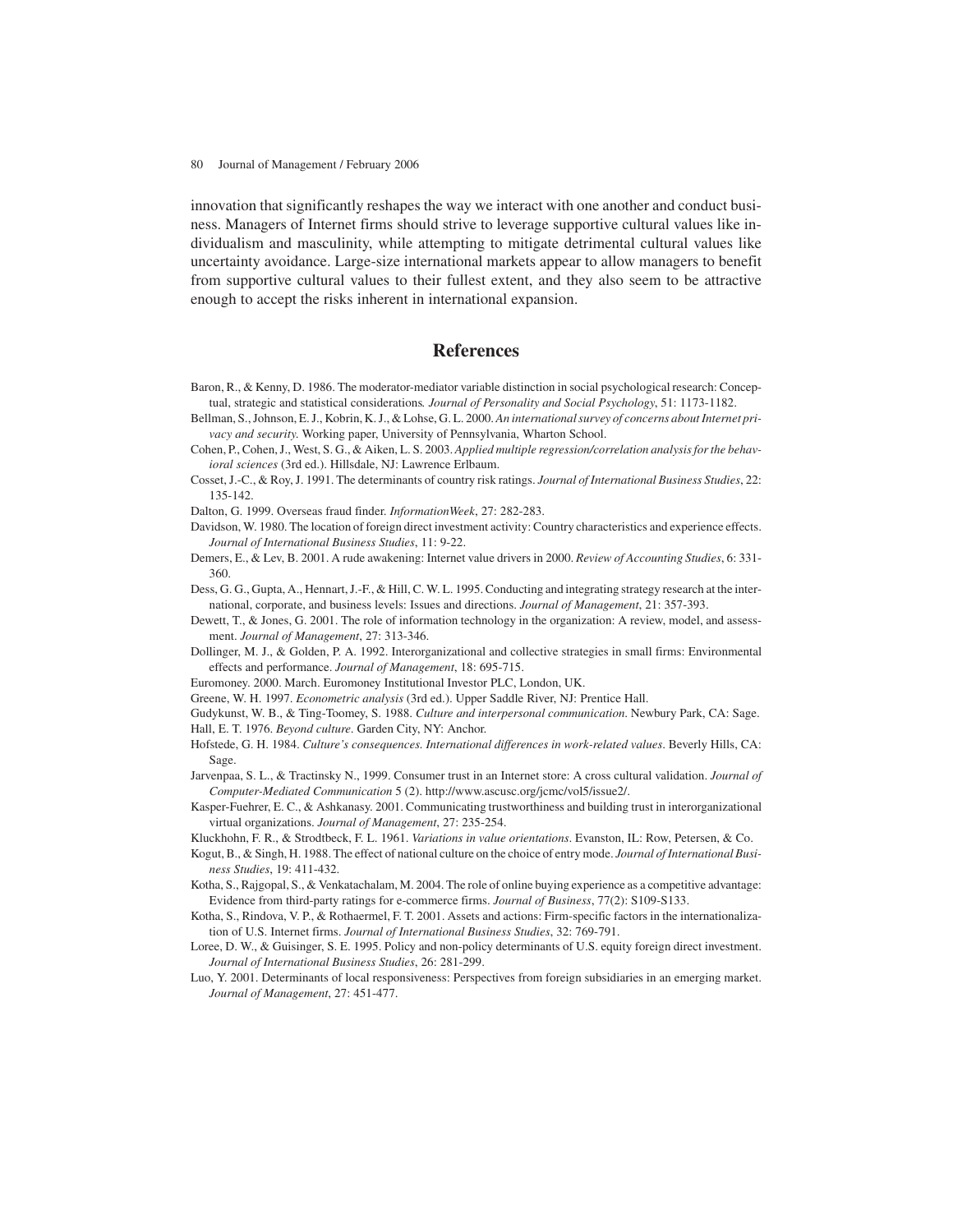- Luo, Y. 2002. Building trust in cross-cultural collaborations: Toward a contingency perspective. *Journal of Management*, 28: 669-694.
- Lynch, P. D., & Beck, J. C. 2001. Profiles of Internet buyers in 20 countries: Evidence for region-specific strategies. *Journal of International Business Studies*, 32: 725-748.
- Moore, G. 1991. *Crossing the chasm*. New York: HarperCollins.
- Morosini, P., Shane, S., & Singh, H. 1998. National cultural distance and cross-border acquisition performance. *Journal of International Business Studies*, 29: 137-158.
- Morgan Stanley Dean Witter. 2001. *Internet: New media & eCommerce & PC software*. Morgan Stanley Equity Research, January 3.
- North, D. C. 1986. The new institutional economics. *Journal of Institutional and Theoretical Economics*, 142: 230- 237.
- Oxley, J., & Yeung, B. 2001. E-commerce readiness: Institutional environment and international competitiveness. *Journal of International Business Studies*, 32: 705-723.
- Palich, L. E., & Gomez-Mejia, L. R. 1999. A theory of global strategy and firm efficiencies: Considering the effects of cultural diversity. *Journal of Management*, 25: 587-606.
- Park, N. K., Mezias, J. M., & Song, J. 2004. A resource-based view of strategic alliances and firm value in the electronic marketplace. *Journal of Management*, 30: 7-27.
- Park, S. H., & Ungson, G. R. 1997. The effect of national culture, organizational complementarity, and economic motivation on joint venture dissolution. *Academy of Management Journal*, 40: 279-307.
- Peng, M. 2001. The resource-based view of international business. *Journal of Management*, 27: 803-831.
- Rajgopal, S., Venkatachalam, M., & Kotha, S. 2002. Managerial actions, stock returns, and earnings: The case of business to business Internet firms. *Journal of Accounting Research*, 40: 529-556.
- Roth, K., & O'Donnell, S. 1996. Foreign subsidiary compensation strategy: An agency theory perspective. *Academy of Management Journal*, 39: 678-703.
- Rothaermel, F. T. 2001. Incumbents advantage through exploiting complementary assets via interfirm cooperation. *Strategic Management Journal*, 22: 687-699.
- Rothaermel, F. T., & Sugiyama, S. 2001. Virtual Internet communities and commercial success: Individual and community-level theory grounded in the atypical case of TimeZone.com. *Journal of Management*, 27: 297-312.
- Shane, S. A. 1994. The effect of national culture on the choice between licensing and direct foreign investment. *Strategic Management Journal*, 15: 627-642.
- Shenkar, O. 2001. Cultural distance revisited: Towards a more rigorous conceptualization and measurement of cultural differences. *Journal of International Business Studies*, 32: 519-535.
- Standifird, S. S. 2001. Reputation and e-commerce: eBay auctions and the asymmetrical impact of positive and negative ratings. *Journal of Management*, 27: 279-295.
- Tallman, S. B. 1992. A strategic management perspective on host country structure of multinational enterprises. *Journal of Management*, 18: 455-471.
- Triandis, H. C. 1973. Subjective culture and economic development.*International Journal of Psychology*, 8: 163-180.
- Werner, S. 2002. Recent developments in international management research. A review of 20 top management journals. *Journal of Management*, 28: 277-305.
- Zaheer, S., & Manrakhan, S. 2001. Concentration and dispersion in global industries: Remote electronic access and the location of economic activities. *Journal of International Business Studies*, 32: 667-686.
- Zahra, S. A., Ireland, R. D., & Hitt, M. A. 2000. International expansion by new venture firms: International diversity, mode of market entry, technological learning, and performance.*Academy of Management Journal*, 43: 925-950.

## **Biographical Notes**

**Frank T. Rothaermel** (Ph.D., University of Washington) is an assistant professor at the Georgia Institute of Technology. His research interests are strategy in high-technology industries, engineering entrepreneurship, and technology innovation management.